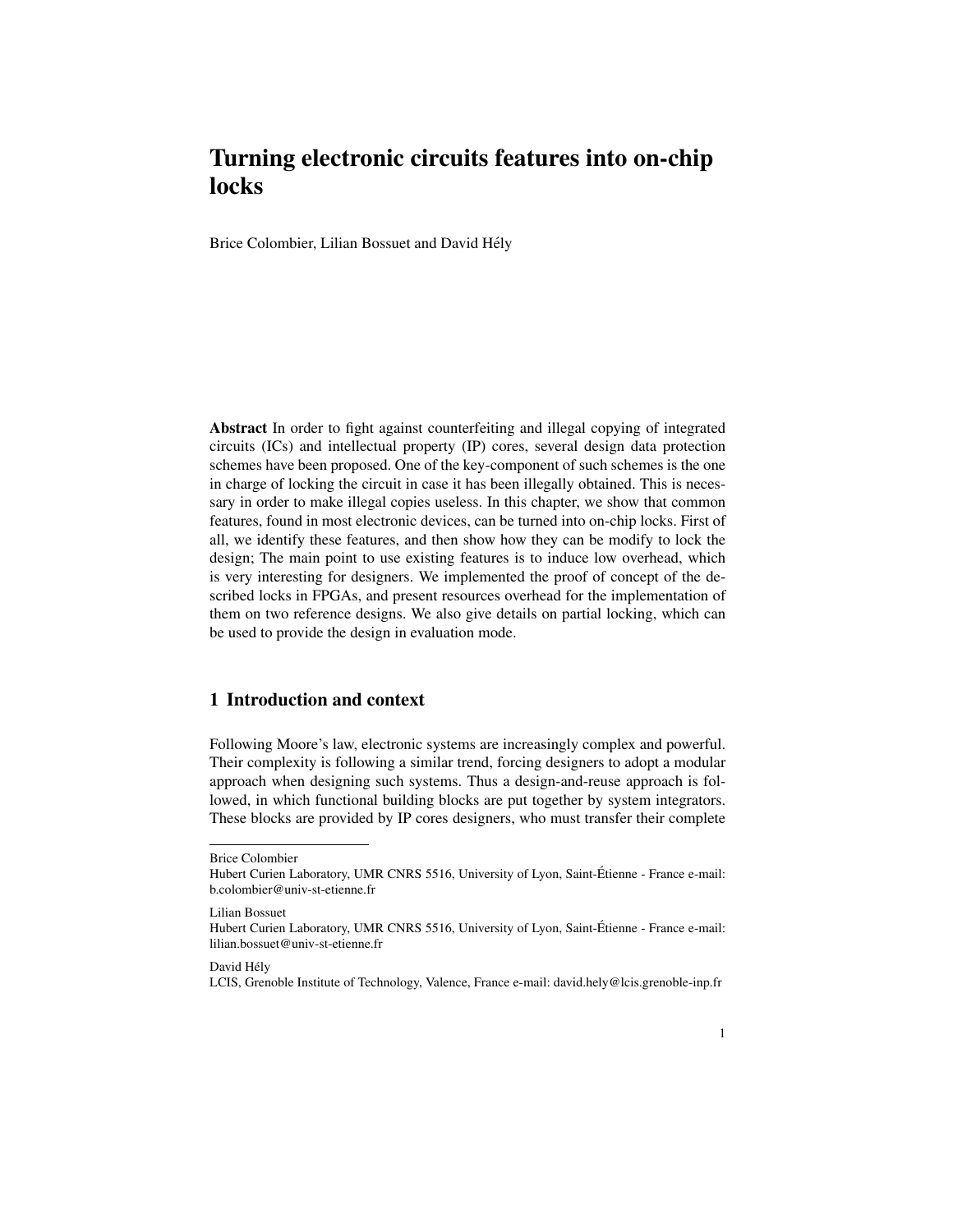design in order to have it implemented correctly. However, such a situation necessarily leads to abuses, since the designer can not control the number of instances implemented from its original design. It results in overbuilding IP cores and counterfeiting of integrated circuits, and the trend is growing. Multiple cases have been reported in recent years [1, 2, 3].

In order to answer this issue, the circuit can be provided as initially locked. It is then non-functional, and should be unlocked in order to be used. The unlocking procedure can be initiated only by the designer, allowing precise audit of the number of instances of the protected design. This is referred to as hardware metering [4]. In case the design has been obtained illegally, either from overbuilding or counterfeiting, it remains locked and therefore unusable.

There are several ways to achieve locking of a circuit. Among them, modifying the combinational logic is a way. It is presented in details in Chapter 3.

Another interesting approach is to look into hardware Trojans [5] that target Denial-Of-Service attacks. Such attacks are closely related to the kind of remote locking we want to achieve here. Therefore, the actual means that are used by hardware Trojans to trigger and achieve a Denial-Of-Service attack could be turned into remote locking techniques. It effectively turns malicious hardware into salutary hardware [6]. In order to be worth considering from the designer's perspective, a design protection scheme must also be cheap in terms of additional hardware resources required to implement it. Indeed, if the economic losses associated with the illegal actions are actually less expensive than the protection scheme itself, the latter becomes unsuitable. Therefore, the protection scheme should be as lightweight as possible, and occupy a very small area on the protected chip. This characteristic is very common for Hardware Trojans, which are usually found in the form of tiny and stealthy modifications of the original design.

The point here is to achieve locking by targeting very sensitive components. These components should be crucial to the proper functioning of the system. Thus their disablement will render the system absolutely unusable, indeed achieving locking of the whole design. These points of action can be thought of as *single points of failure*, which correct behaviour is absolutely necessary to the overall system.

In this chapter, we show that such points can be found in the vast majority of complex electronic systems [7]. This is valuable since the design protection scheme should be usable for any type of design, and should not depend on specific design features.

This chapter is organised as follows. Section 2 identifies the features which could be turned into on-chip locks, and provides a comparison of them using several criteria. Section 3 shows how such features can be modified to disturb the circuit's operation. Section 4 gives implementation results on FPGA. Two reference designs and two FPGA families were used. Section 5 proposes a discussion on partial locking, which is an interesting way to provide a circuit in evaluation mode.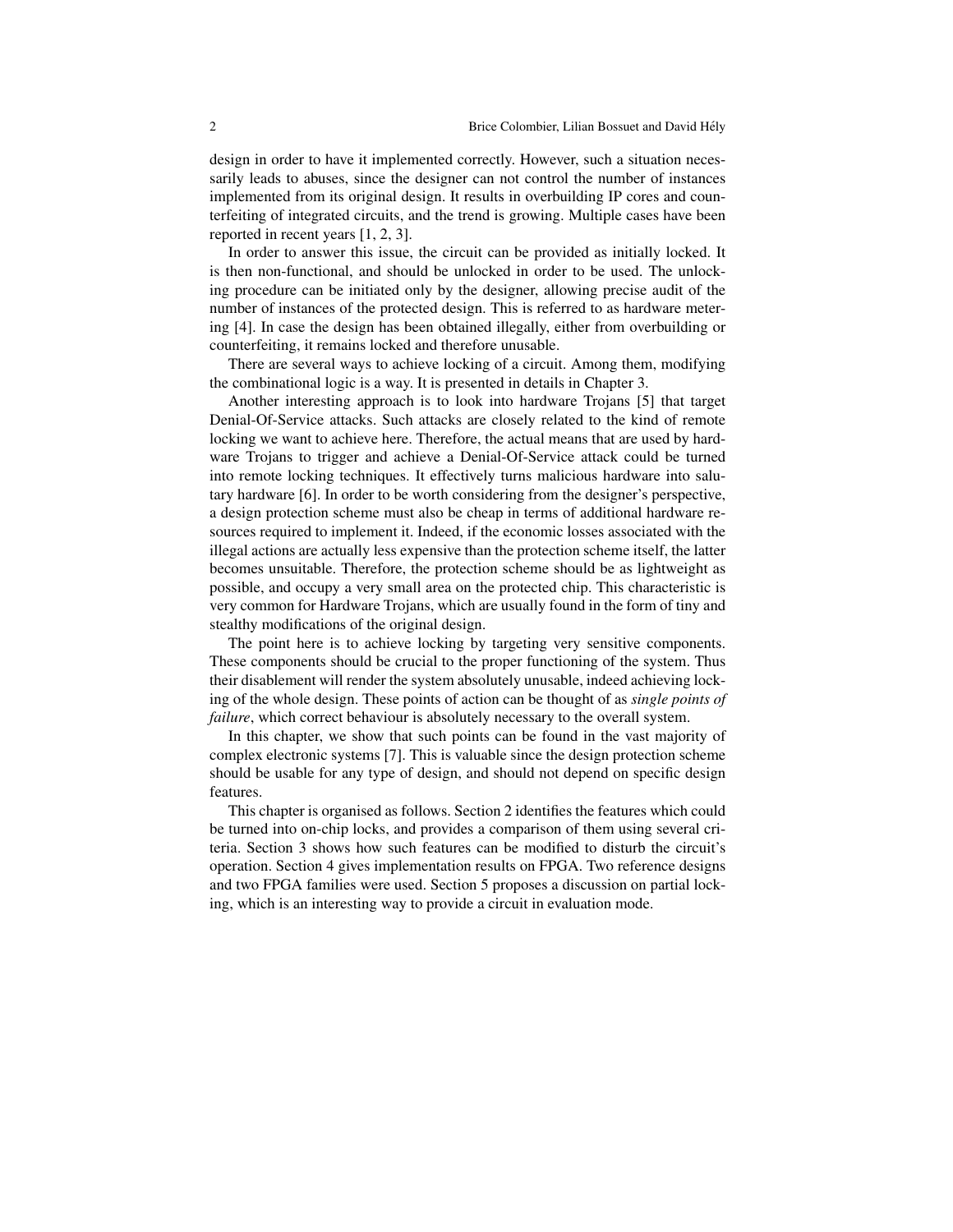Turning electronic circuits features into on-chip locks 3

## 2 Features usable as locking means

Figure 1 shows a complex electronic system. We highlighted the following common features which can be turned into on-chip locks:

- 1. The clock circuitry,
- 2. The inputs/outputs,
- 3. The processor,
- 4. The interconnection buses,
- 5. The system controller,
- 6. The analog components.

Fig. 1 SoC features which can be turned into on-chip locks

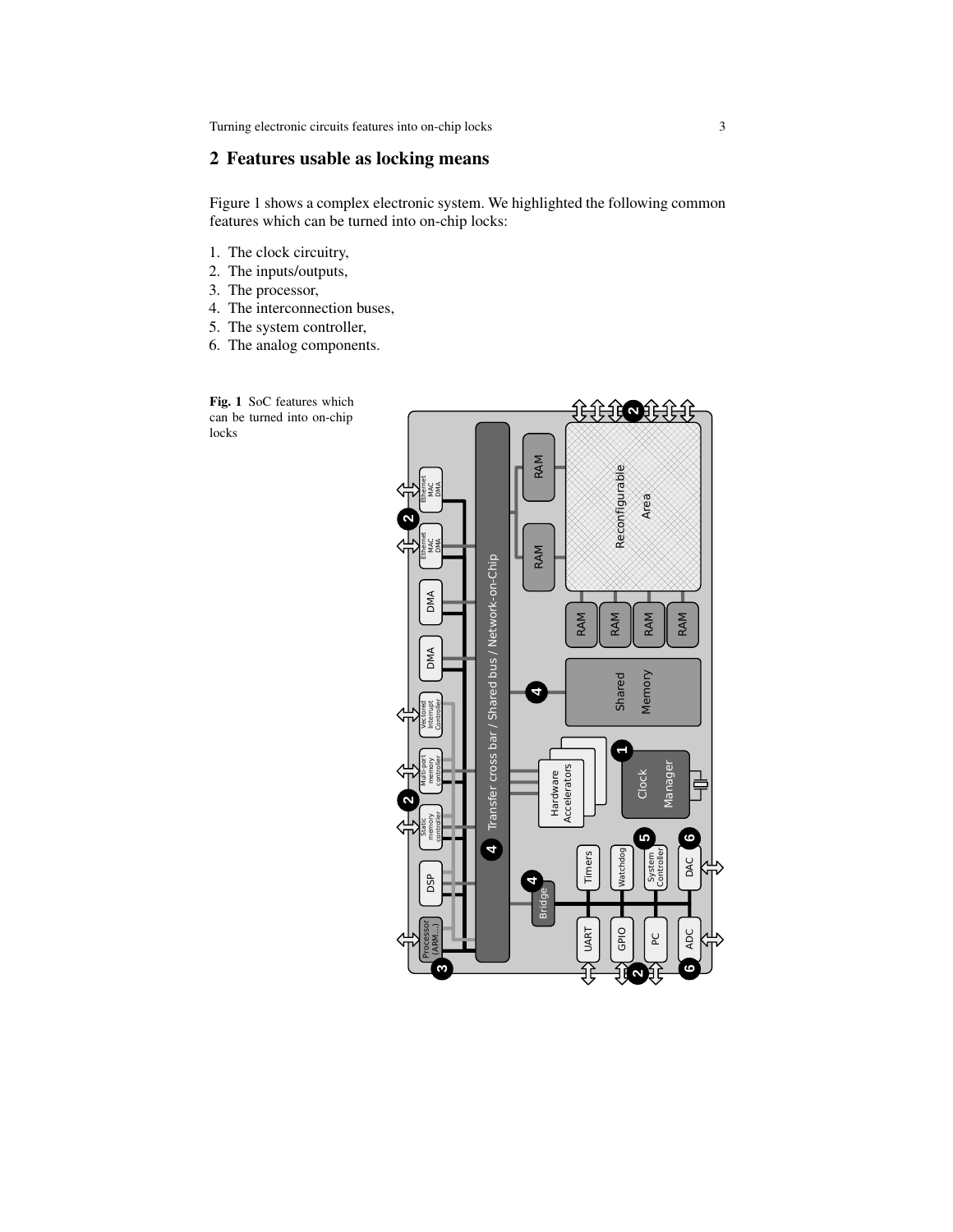## *2.1 Clock circuitry*

The first feature that is immediately identifiable as a locking point is the clock circuit. Indeed, it is a universal feature found in most digital designs. Moreover, good operation of the circuit is heavily dependent on the clock signal. Thus by acting on the clock signal, it is possible to disable the circuit, making it effectively locked. Another interesting characteristic of the clock is that its frequency is related to the device's performances. Hence by dynamically shifting the clock frequency it is possible to alter the performances of the circuit. This could be used to provide an evaluation version of the device, operating at a lower frequency and exhibiting a lower level of performance.

## *2.2 Inputs/outputs*

All electronic designs have input and output ports to interact with other components. By temporarily disabling these ports, it is possible to prevent new data to be sent to the design. Even though it does not make the design unusable itself, it makes it almost useless, since it is then not possible to interact with it anymore.

## *2.3 Processor*

When a processor is present in a digital design, it is usually a central component. Such processor can be either hardwired or soft-core. A soft-core processor is described in a hardware description language and implemented in reconfigurable resources. In essence, the processor executes a sequence of instruction. One way to alter its functionality is then to prevent the execution of new instructions.

## *2.4 Buses*

Interconnection buses are the backbone of complex systems. They allow multiple IP cores to communicate. The integrity of the information exchanged between the different sub-modules of a system is a crucial requirement. Therefore, by altering this information, it is possible to render the system non-functional.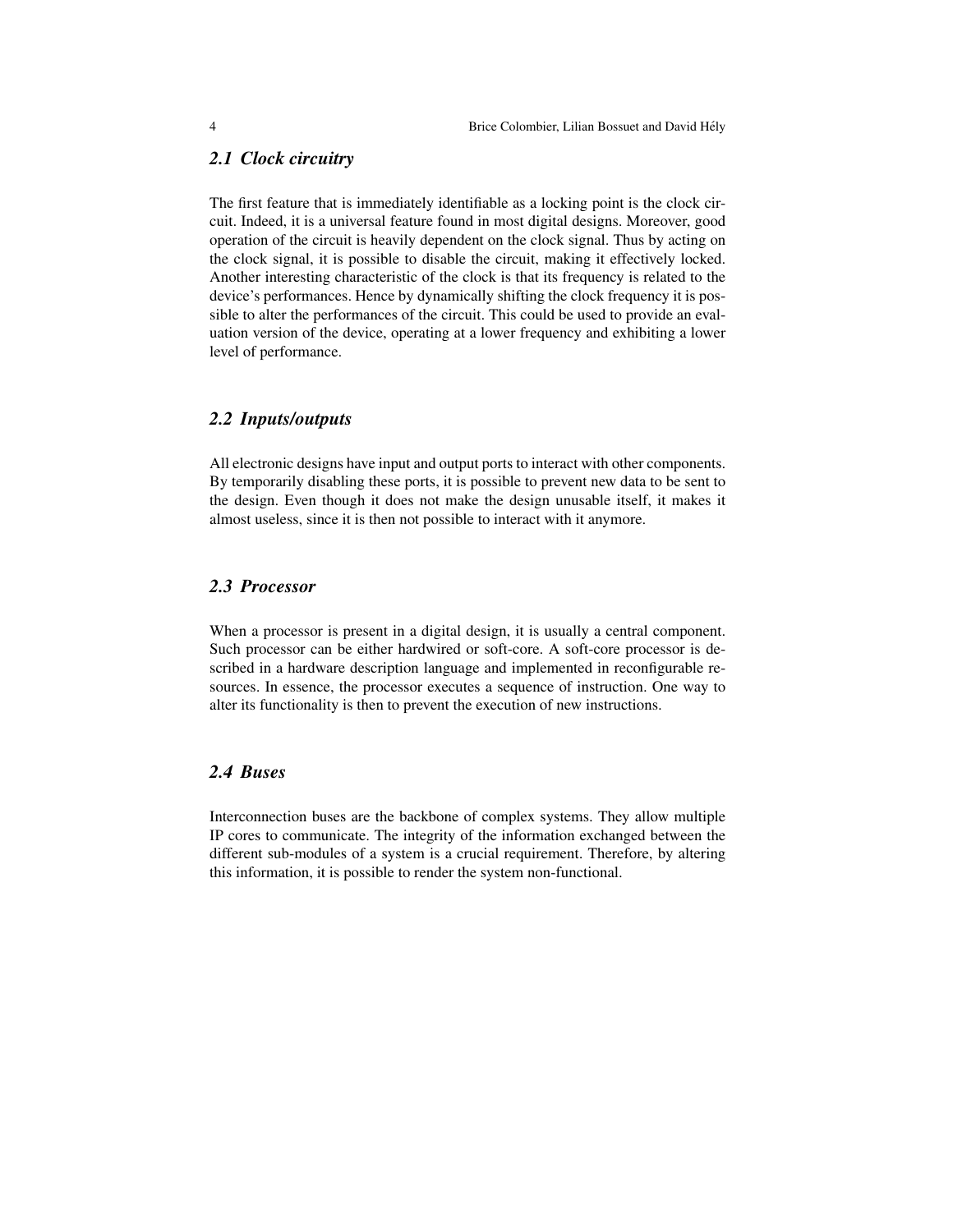#### *2.5 System controller*

The control logic of complex designs is usually handled by an FSM. By modifying this FSM's states, it is possible to alter the operation of the circuit. Another possibility is to add extra states to control access to the normal mode of operation.

## *2.6 Analog components*

In order to handle physical data, a design can integrate analog components. Such components are precisely calibrated to suit the needs of the designer. By altering this calibration, their behaviour can be altered.

Another important analog component of the design is the power supply module. By shutting down specific areas of the design, they can be efficiently disabled. This feature is called *power gating*, and is already implemented in some designs to reduce power consumption.

## *2.7 Global comparison*

After identifying these features, we can have a first overview of their pros and cons. Table 1 presents a qualitative comparison.

The first criterion used to evaluate the features is the impact on performance. It describes how the performance of the circuit is affected during normal operation. Modifying the clock circuitry has low impact on the performance, although the clock characteristics such as the jitter can be affected if the modification is poorly handled. Acting on the inputs/outputs, the FSM or the processor does not have any impact on the circuit's performance. Conversely, modifying the buses can lead to slower data rates and increase the latency. Similarly, modifying the calibration of analog components can reduce their efficiency.

The second criterion is the ease of locking/unlocking. It quantifies how simple it is to implement locking using the corresponding feature. It also shows how easy it is to fall back into normal behaviour after an unlocking request has been received. For example, acting on the clock circuitry or the inputs is simple. They can be easily disabled and enabled again. On the other hand, modifying the processor to be able to stop it can be complicated. Similarly, tampering with the buses can lead to unexpected behaviour. In both cases, correctly coming back to normal behaviour might not be guaranteed. When modifying the FSM, locking refers to entering "hidden" states, corresponding to altered operation. Therefore, locking or unlocking requires to have access to the FSM inputs. This is not guaranteed, and most designs do not allow to transition between FSM states so easily. Similarly, modifying the calibration of analog components can be hard to achieve.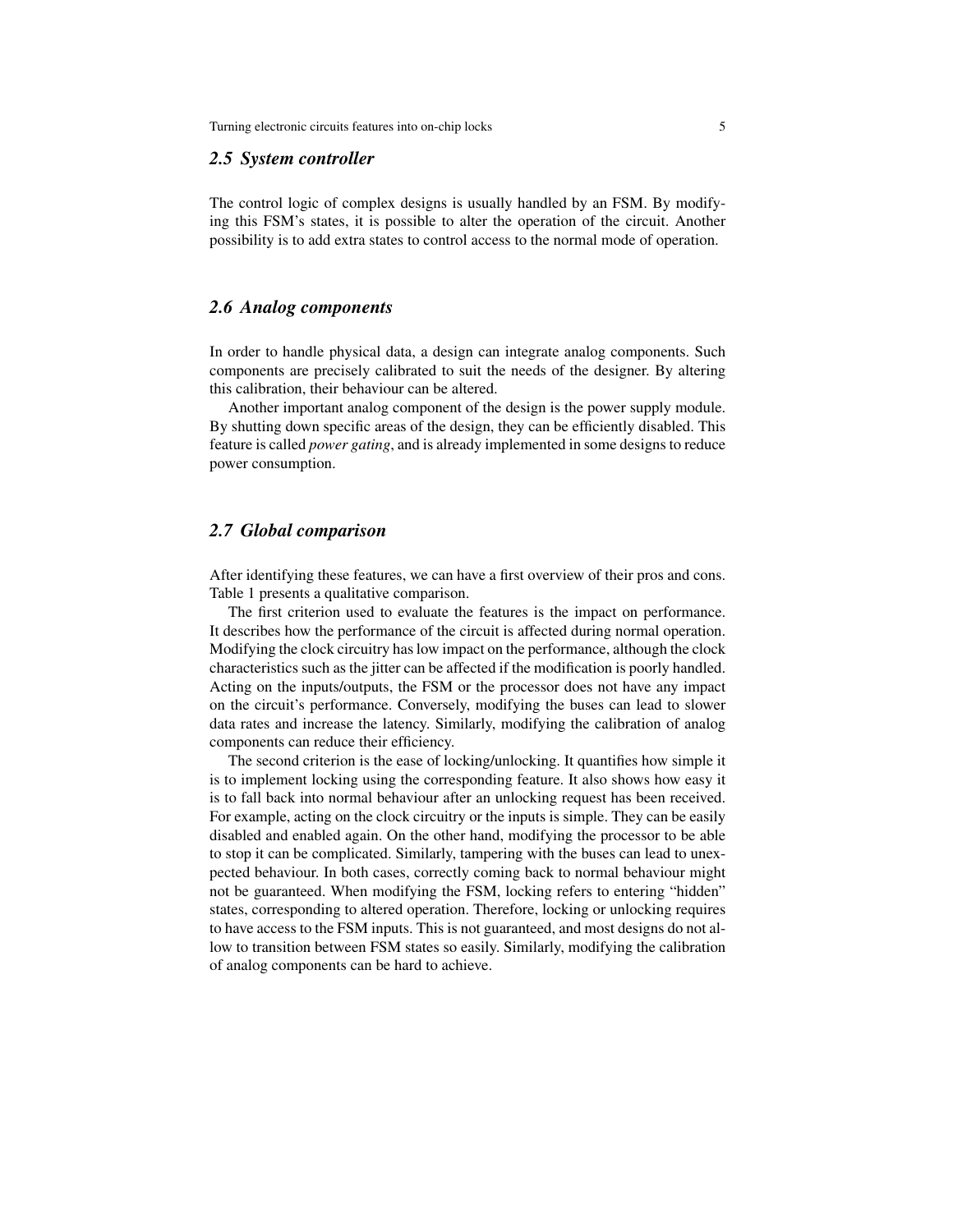When modifying a feature to achieve locking, the impact on the circuit functionality should be as high as possible, to make is completely unusable. Disabling the clock, the processor, the buses or entering "hidden" FSM states systematically leads to complete locking. On the other hand disabling the inputs/outputs or altering the characteristics of analog components has medium impact, which will depend on the usage.

Finally, partial locking is possible with some of the described features. We define partial locking as a state in which the design has a correct behaviour, but has a lower level of performance. This is achievable only by acting on the clock or the analog components. Modifying the clock frequency directly affects the designs performance. Likewise, altering the calibration of analog components can make them perform poorly.

The final column on the right of Table 1 gives an overall suitability estimation for the feature. It estimates how suited the feature is in order to be turned into an on-chip lock.

|                                      | Evaluation criterion                              |                                      |                                        |                    |                           |
|--------------------------------------|---------------------------------------------------|--------------------------------------|----------------------------------------|--------------------|---------------------------|
| modi-<br>Feature<br>fied for locking | Impact of the<br>locking scheme<br>on performance | of<br>Ease<br>dynamic<br>(un)locking | Efficiency/Impact<br>on functionnality | Partial<br>locking | Overall<br>suitability    |
| Clock                                | Low                                               | High                                 | High                                   | yes                | $\bullet\bullet\bullet$   |
| Inputs/outputs                       | None                                              | High                                 | Medium                                 | no                 | $\bullet\bullet\circ$     |
| Processor                            | None                                              | Medium                               | High                                   | no                 | $\bullet\bullet\circ$     |
| <b>Buses</b>                         | Medium                                            | Medium                               | High                                   | no                 | $\bullet$ $\circ$ $\circ$ |
| <b>FSM</b>                           | None                                              | L <sub>ow</sub>                      | High                                   | no                 | $\bullet$ $\circ$ $\circ$ |
| Analog parts                         | Medium                                            | Low                                  | Medium                                 | yes                | $\bullet$ $\circ$ $\circ$ |

Table 1 Qualitative comparison of the presented features when being used as on-chip locks

## 3 Practical transformation into on-chip locks

We now give means how to turn the features presented in Section 2 into on chiplocks. Analog components modification is not discussed here.

## *3.1 Clock circuitry*

In practise, acting on the clock circuitry can be achieved in two ways. The first one is to use a modified clock-gating module. The second one makes use of the reconfiguration capabilities of some phase-locked loops (PLLs).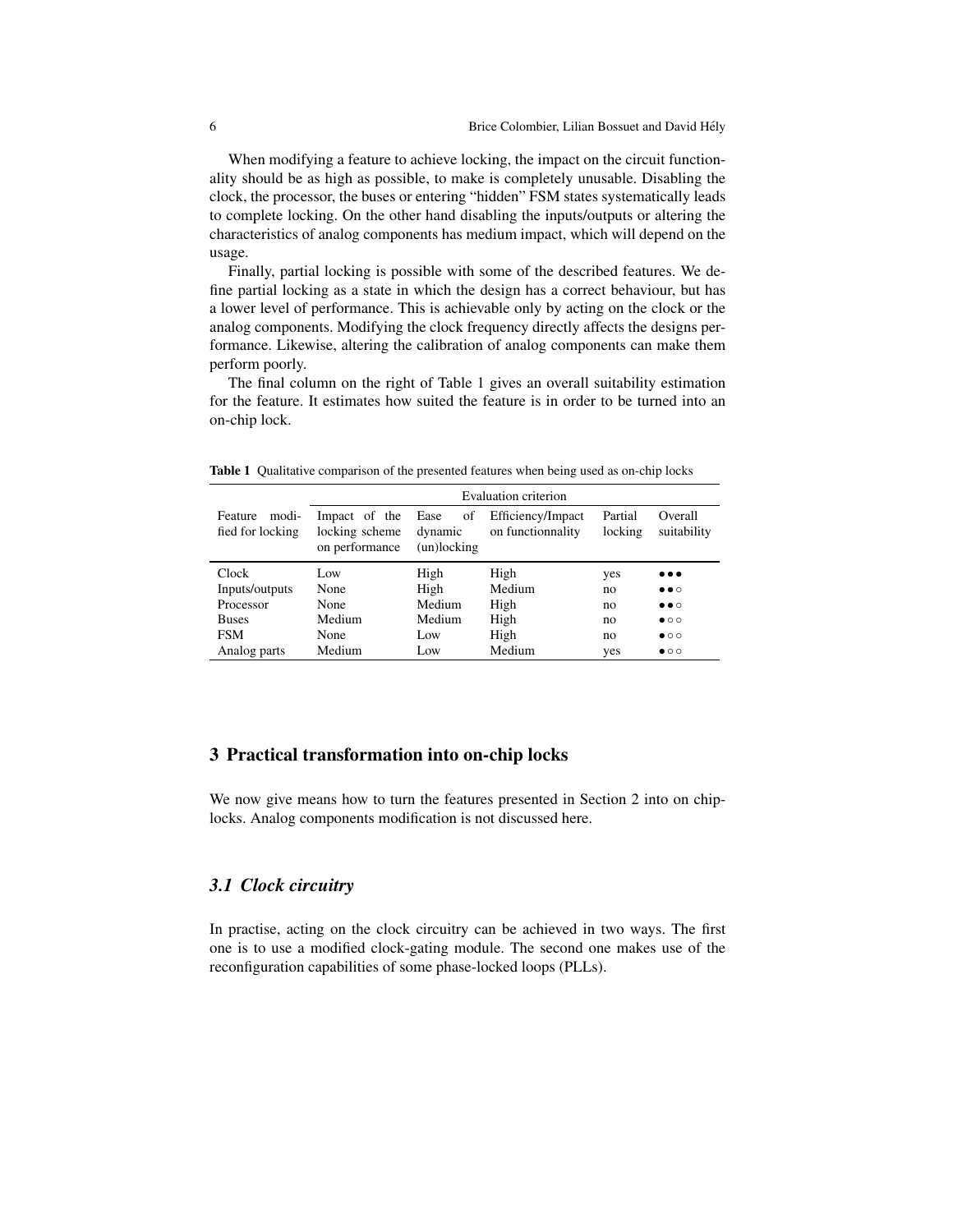#### 3.1.1 Clock gating

An already approved method to act on the clock is clock-gating. It is commonly used to reduce power consumption by not clocking the unused regions of the circuit. Therefore it could also be used to make the circuit unusable.

To achieve clock-gating, we insert a specific module on the clock signal path. This module is shown in Figure 2. It does not require to add extra logic on the clock signal path itself, but rather makes use of the clock-enable inputs of existing clock buffers.



Fig. 2 Clock-gating module acting on a clock buffer (in dark-grey)

Here, the clock-enable input can be driven by three different signals. The first one, which corresponds to a high logic level  $(V_{cc})$ , allows to leave the clock signal unchanged. In this case, the circuit is totally unlocked. The second one is the result of the comparison between the output of an *n*-bit counter and the *n*-bit value 1. Thus the clock-buffer is only active when the counter is equal to 1. In practical terms, the output frequency is then divided by  $2^n$ , where *n* is the size of the counter.

In this case, the output clock does not have a 50% duty cycle. Instead, the duty cycle  $\alpha$  obtained from the division is given in Equation 1.

$$
\alpha = \frac{t_H}{T} = \frac{t/2}{n.t} = \frac{1}{2n} \tag{1}
$$

In such case, if the frequency is chosen to be divided by a large number, the duty cycle can drop to low values. However, if the setup times were not violated with the original frequency, then they will not be either with the divided frequency. The waveforms obtained from the three different modes presented here are shown in Figure 3. Figure 3a shows the original clock. Figure 3b shows the divided clock. Here, the division factor is 2. We see that the duty cycle is not 50% but 25%. This can be useful to provide the design in "evaluation" mode. The operating frequency is twice lower, and so is the performance. Finally, Figure 3c shows the gated clock. In this mode, the design does not function at all.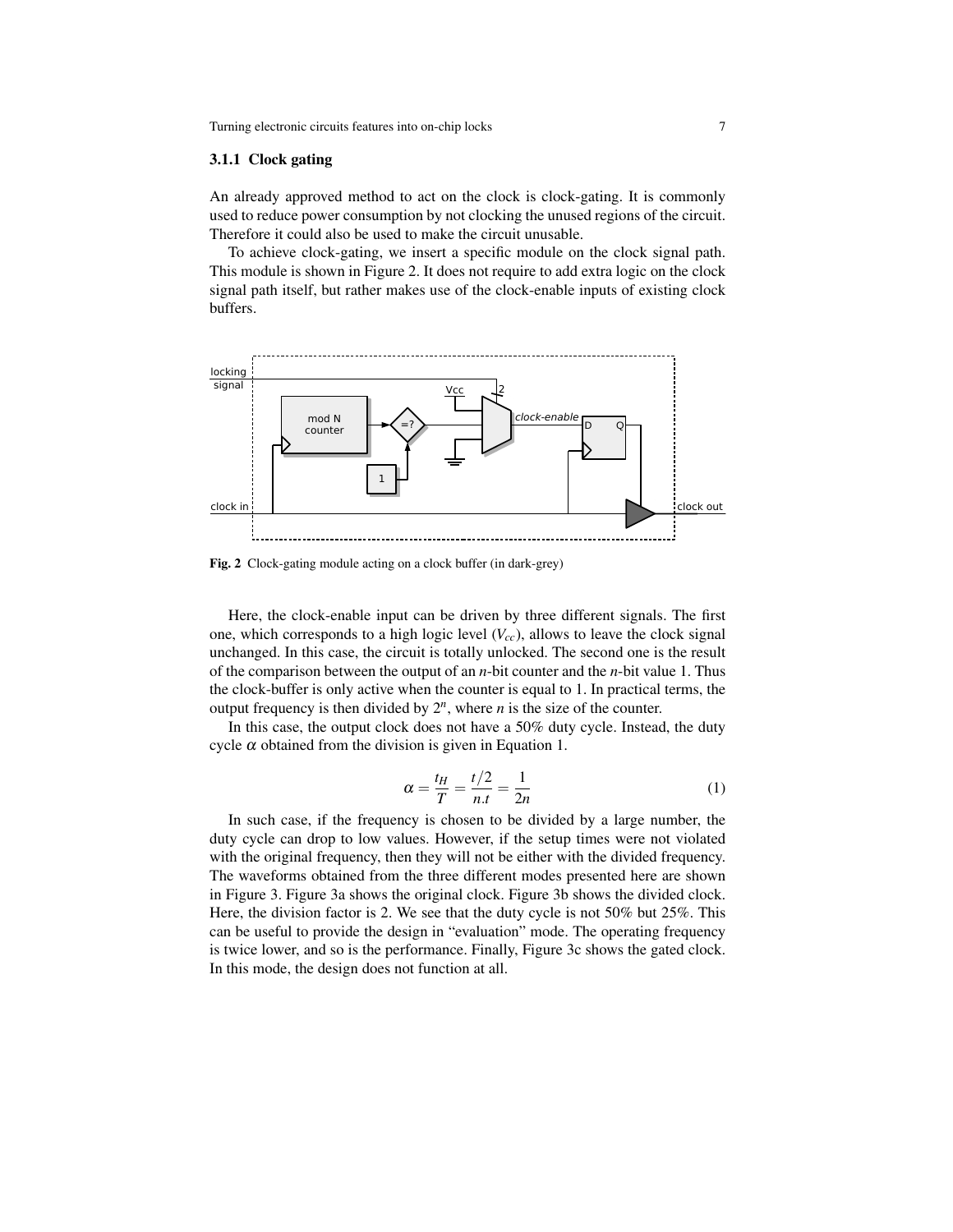![](_page_7_Figure_1.jpeg)

Fig. 3c Gated clock

Acting on the clock has multiple advantages. First of all, it is a powerful way to completely disable the circuit. If the clock is not provided, most of the circuit's elements do not operate. Then, it requires very few additional logic resources. In the module presented in Figure 2, only one counter, one comparator, one multiplexer and one D flip-flop are used. It also allows to reduce the operating frequency, effectively getting the circuit to operate in evaluation mode.

The main drawback of such a scheme is that it inherently requires to alter the clock distribution network. This can be problematic in certain designs because the clock distribution network is usually very precisely tuned to meet timing requirements.

Therefore, next subsection proposes another way to act on the clock signal, by dynamically modifying the PLL configuration.

#### 3.1.2 Dynamic phase-locked loop (PLL) reconfiguration

Another way to act on the clock signal is to directly deal with the phase-locked loop (PLL). In most of the integrated circuits, the clock signal is handled by a PLL. It allows to generate multiple clean clock signals, which can have a different frequency, to different parts of the circuit. It is then distributed by the clock tree.

In modern FPGAs, such as Altera Arria V, Cyclone V or Stratix V families [8] the PLL can be dynamically reconfigured. That is, the multiplication and division factors can be dynamically tuned. The PLL is then actually used as a frequency synthesiser.

The output frequency of the PLL is given by the following formula: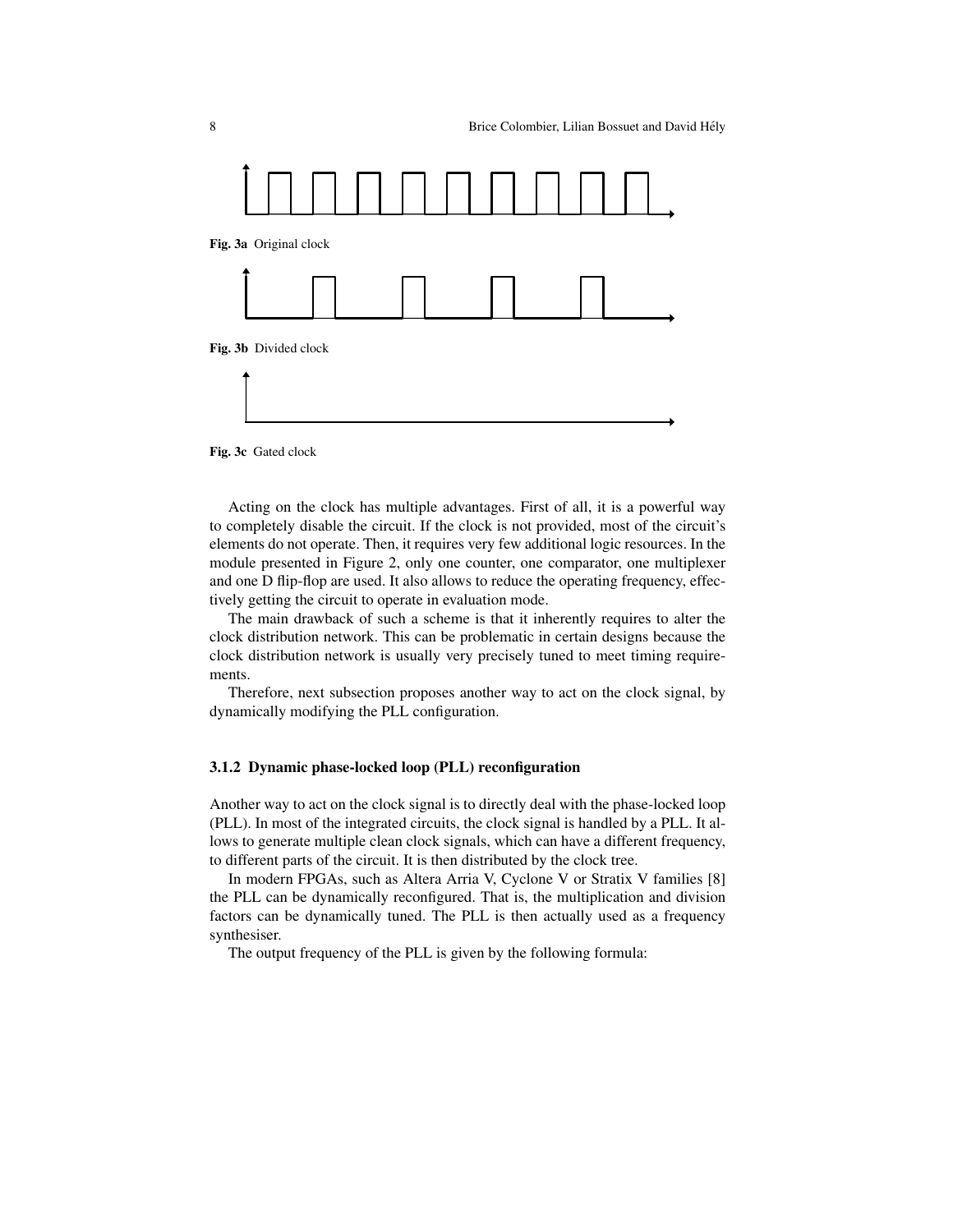Turning electronic circuits features into on-chip locks 9

$$
f_{out} = f_{in} \cdot \frac{M}{N.C}
$$
 (2)

C is the post-scale output counter. M is the feedback counter. N is the prescale counter. The values for M, N and C can be dynamically changed in order to tune the operating frequency.

In order to do this on FPGAs, a vendor-specific IP core must be instantiated. It is controlled by a dedicated finite-state machine (FSM), responsible for providing the C, M and N values. Once the parameters have been sent, the actual reconfiguration starts. The PLL unlocks, and then locks again on the new frequency. This is illustrated in Figure 4.

![](_page_8_Figure_4.jpeg)

Fig. 4 Output clock during a reconfiguration

The normal mode of operation corresponds to the maximum frequency. Then the PLL is reconfigured, and locks again to the new frequency. This one is lower, and corresponds to the circuit operating in evaluation mode.

The main advantage of using the PLL as a frequency synthesiser is the flexibility it provides. Indeed, by individually setting the M, N and C parameters, it is possible to precisely tune the frequency. Moreover, since the reconfiguration process is natively supported by the PLL, the designer ensures that the output clock meets the specifications.

On the other hand, such reconfiguration feature might not be found in all the PLLs. For example, only recent versions of Altera's FPGAs support this feature. Another drawback is the area overhead. Indeed, instantiating the reconfiguration engine and the controlling FSM requires a lot of logic resources. This will be extensively discussed in Section 4.1.

#### *3.2 Inputs/outputs*

#### 3.2.1 Embedded flip-flops

In most of the designs, the inputs are synchronised to be handled properly and avoid metastable states. The D flip-flops used to achieve this synchronisation often have an *enable* input. This *enable* input prevents new data to be sampled by the D flip-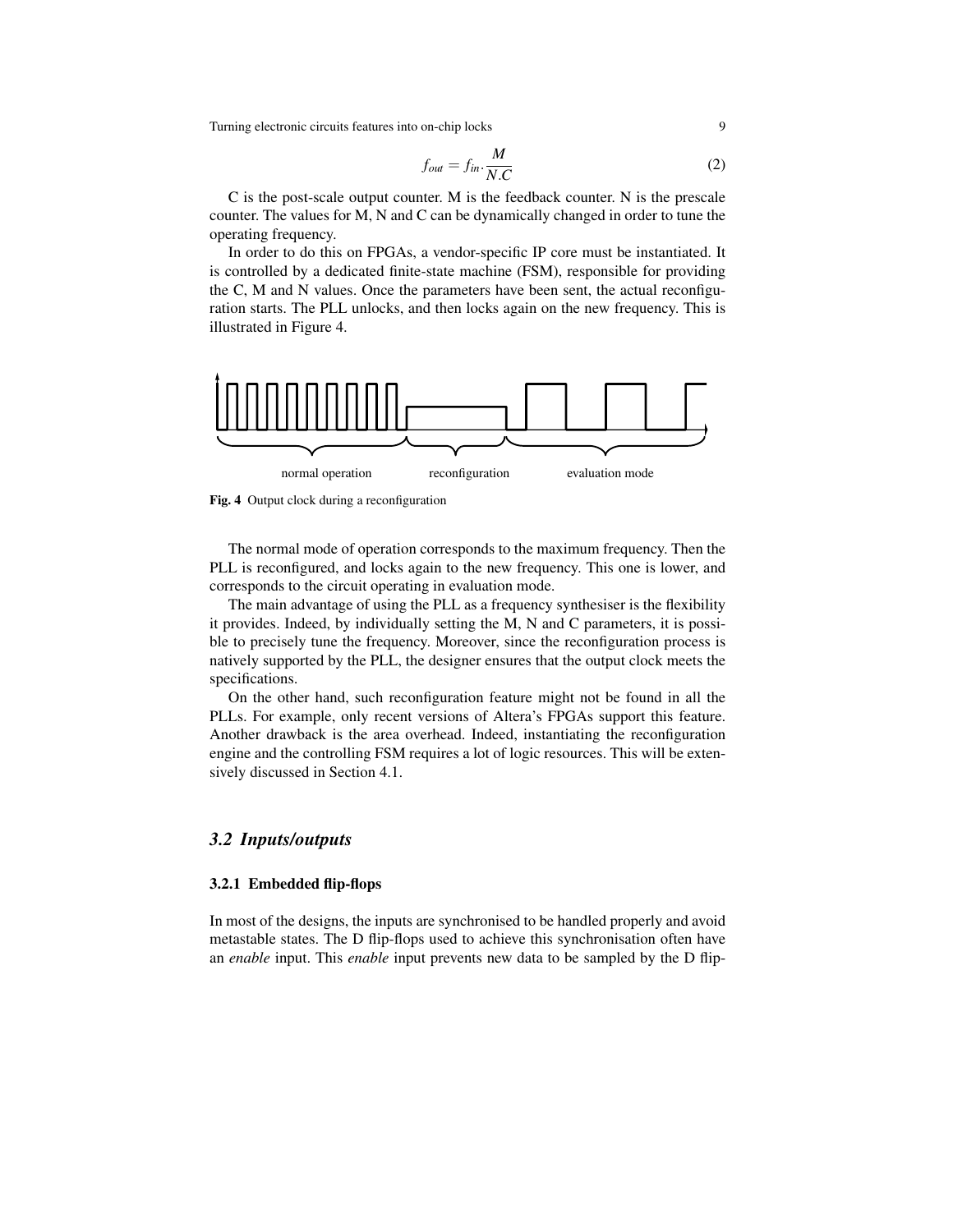flop if it is driven low. By controlling this *enable* input, it is then possible to prevent the design from receiving new data from its inputs.

For example, for most of the FPGAs, the input/output blocks embed this type of D flip-flops. In order to specifically use this D flip-flop, some directives should be inserted in the design.

For Altera devices:

ATTRIBUTE useioff : BOOLEAN; ATTRIBUTE useioff OF e : SIGNAL IS true;

For Xilinx devices:

ATTRIBUTE IOB : STRING; ATTRIBUTE IOB OF e : SIGNAL IS "TRUE";

#### For Lattice devices:

USE DIN TRUE CELL "e"; USE DOUT TRUE CELL "e";

The advantage of such technique is to re-use existing elements of the design. By using flip-flops which are already implemented, the overhead is very limited. It also has a strong impact on design operation since it prevents new data to be loaded. However, it requires a specific type of flip-flop, since an *enable* input is necessary.

#### 3.2.2 Fuses/anti-fuses

In 2014, Basak et al. also proposed to act on the inputs of a circuit to get it to operate properly or not [9]. They propose to integrate anti-fuses in the chip's pins. Those anti-fuses are blown or not according to an authentication key. If the wrong key is supplied, then the wrong fuses are blown and the device is not usable. After the fuses are blown, the correct inputs and outputs are accessible and the device operates normally.

An interesting feature here is that if a system integrator obtains an integrated circuit on which fuses are already blown, then it is obviously a refurbished one. Therefore, such scheme also helps in fighting other types of threats on design intellectual property.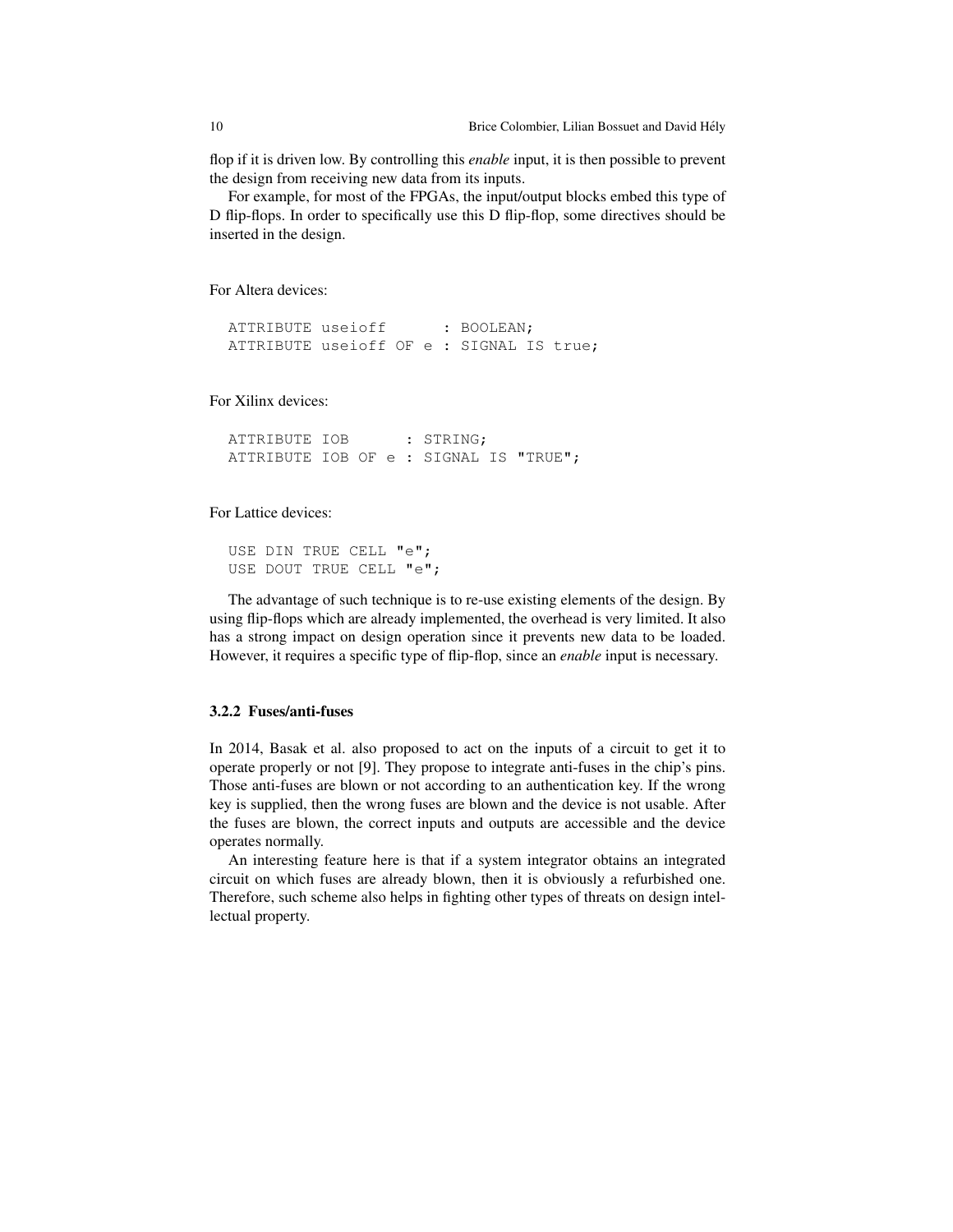#### *3.3 Processor*

#### 3.3.1 Processor's program counter

Among complex systems, some integrate a soft-core processor in the FPGA fabric in order to execute programs. Such processor is described in a hardware description language and instantiated. Altera Nios II [10] and Xilinx MicroBlaze [11] are examples of proprietary soft-core processors. An example of open-source soft-core processor is the Plasma CPU, available on the IP cores repository Opencores [12]. Moreover, some SoC actually include a wired processor. For example, recent Altera Cyclone V SoCs integrate a dual-core ARM Cortex-A9 processor <sup>1</sup>.

In order to disable a processor, acting on the program counter, also called instruction pointer, is a very effective solution. The program counter is a register that gives the address of the instruction being currently executed. Therefore, by controlling its value, it becomes possible to prevent new instructions from being executed. This can effectively halt the processor. Moreover, such halting can be set and released multiple times during the device's lifetime, allowing to achieve evaluation periods for instance. Therefore, acting on the program counter is a versatile way to *license* the device. In case of counterfeiting or overbuilding, it can also obviously be used to render the processor unusable by permanently forcing the program counter to a fixed value.

The detailed locking process is presented in Algorithm 1.

![](_page_10_Figure_6.jpeg)

The first thing to do is to intercept the locking request. After that, it is important to verify that no problematic instruction is currently being executed. Indeed, if this is the case, then the return to normal operation is uncertain. Problematic instructions are long and branching instructions. Long instructions can not be stopped during their execution, and should terminate before. Similarly, during a branching instruction, the locking request should be postponed. This might cause the branching instruction to be skipped. The locking request should also be postponed if a problematic instructions is meant to be executed during the next clock cycle. In order

<sup>1</sup> https://www.altera.com/products/soc/portfolio/cyclone-v-soc/overview.html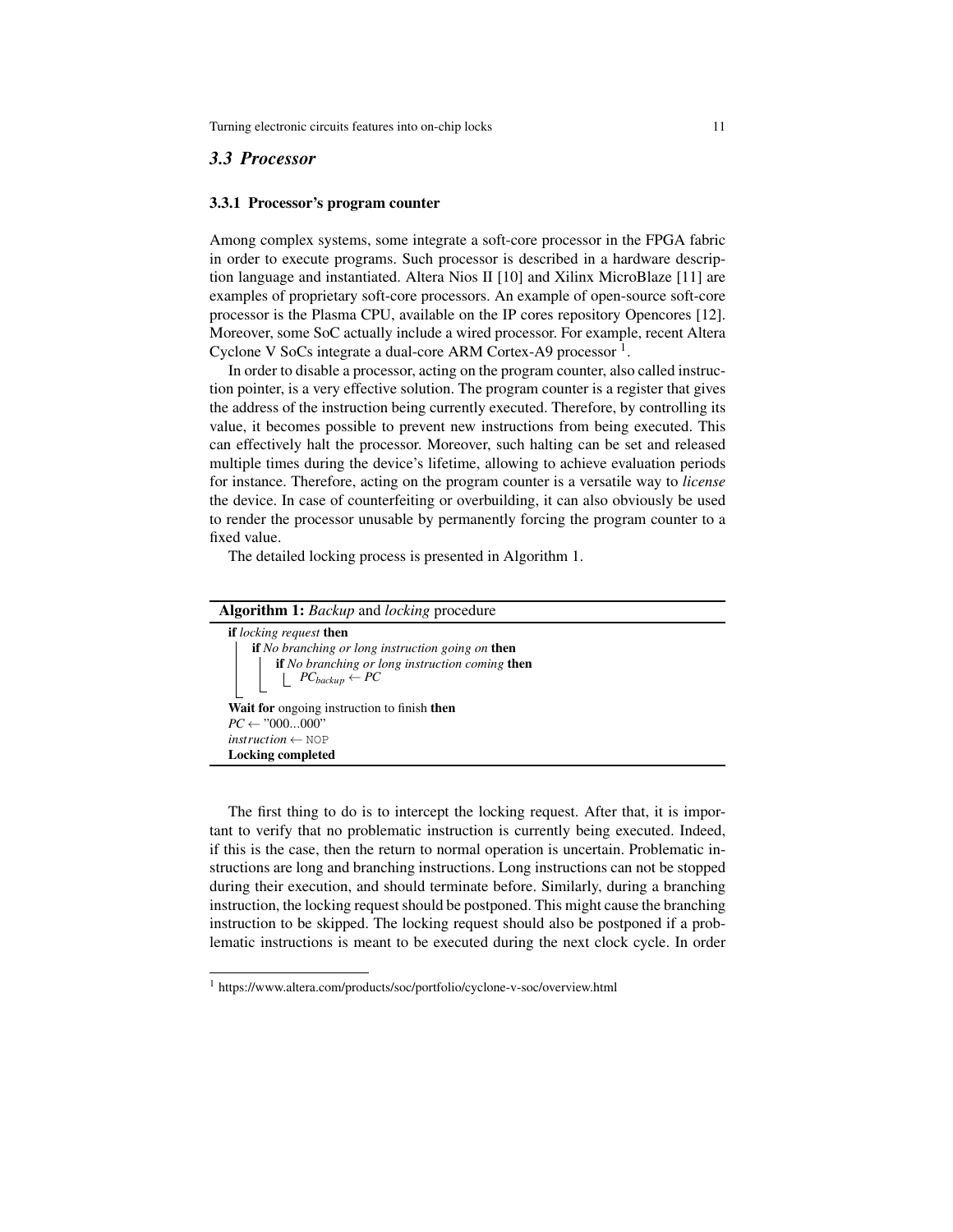to detect these instructions, the opcodes corresponding to problematic instructions can be read directly from the memory bus. These opcodes are provided by the processor's designer. This decision is based on practical experiments. It is important to ensure that a correct backup of the processor's current state is possible. Locking requests are not time-critical and can be postponed for several clock cycles to ensure processing integrity.

After that, the current value of the program counter is stored in a dedicated register: *PCbackup*. At the end of the running instruction, which is not problematic, the program counter is set to a non-functional value. In Algorithm 1, we took the example of the zero value ("000...000") but this can be different depending on the processor. The instruction register is set to *NOP*. This is to avoid executing the same instruction over and over when the processor is locked. It could modify its internal state and make the return to normal operation impossible.

Finally, the locking process is considered as completed.

In order to return to normal operation, the previous program counter value should be restored. This is shown in Algorithm 2.

| <b>Algorithm 2:</b> <i>Restore</i> procedure                                |
|-----------------------------------------------------------------------------|
| <b>if</b> unlocking request <b>then</b><br>$PC \leftarrow PC_{backup}$      |
| <b>Wait for instruction to be loaded then</b><br><b>Unlocking completed</b> |

An interesting feature of this locking scheme is that it is fully reversible. Indeed, if the locking procedure has been followed properly, the instruction during which the locking occurred is not problematic. Therefore, the system can then be unlocked and start again without problem.

## *3.4 Buses*

Buses integrity is crucial for correct communication between the different components of a system. Integrity can be more precisely defined in two terms: value and position. Thus data from a bus is sound if it has a correct value and it is correctly ordered.

Therefore, by acting on either the value or the position of the bus data, we can alter the bus operation. The first option is then to scramble the bus lines. The second option is to randomly mask the bus data.

For the subsequent sections 3.4.1 and 3.4.2 we assume that the bus is error-free. The input value is identical to the output value during normal operation.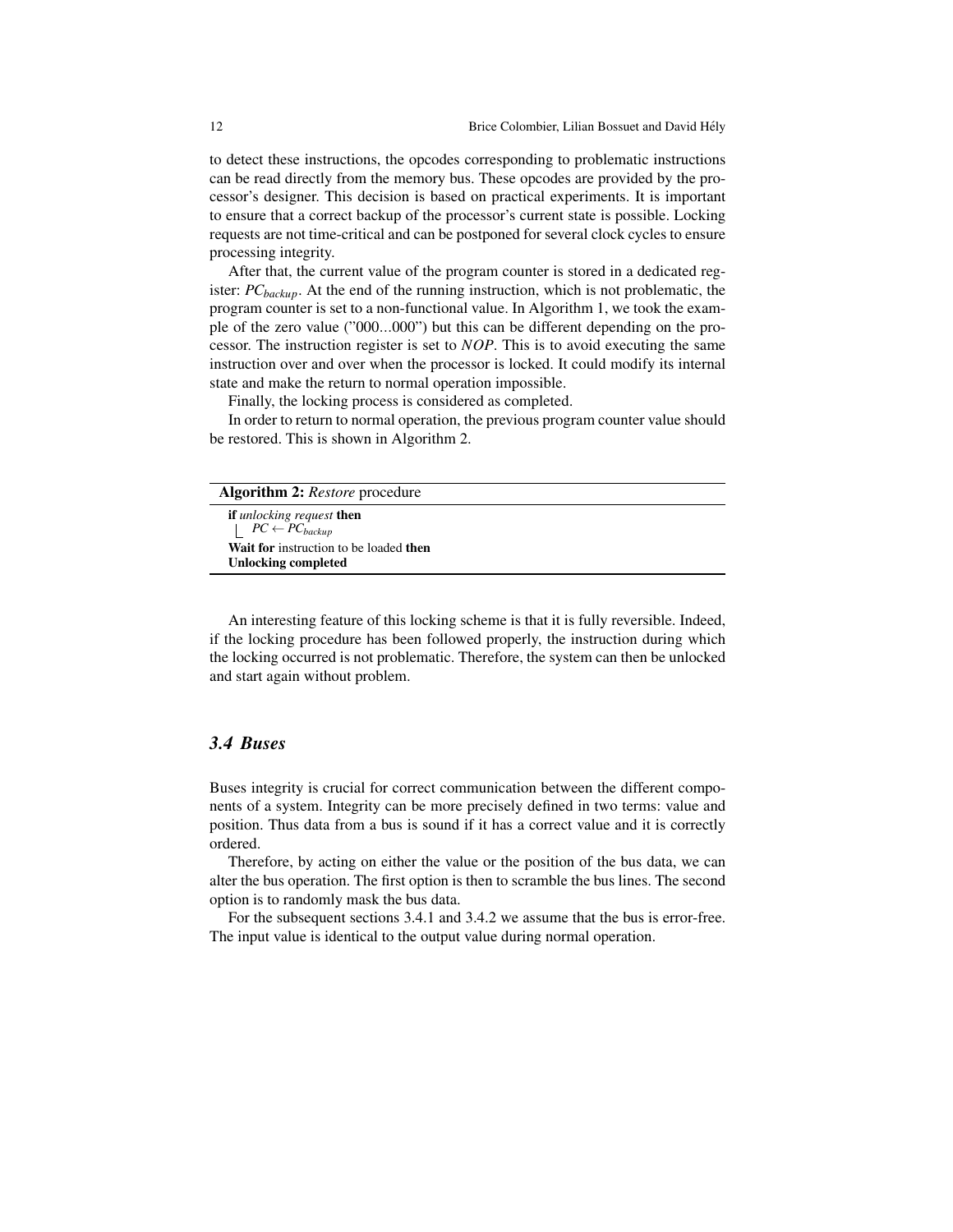Turning electronic circuits features into on-chip locks 13

#### 3.4.1 Deterministic scrambling

A bus can be defined as the following function *f* :

$$
f: \{0,1\}^n \to \{0,1\}^n \tag{3}
$$

$$
\forall x \in \{0,1\}^n : f(x) = x \tag{4}
$$

It can thus be referred to as the identity function. We define a deterministic scrambling function  $\sigma$  as :

$$
\sigma: \{0,1\}^n \to \{0,1\}^m \text{ with } n \ge m \tag{5}
$$

$$
\forall x \in \{0,1\}^n : \sigma(x) \neq x \tag{6}
$$

However, such function can be heavy to implement. The requirement given in equation (6) is hard to fulfil for all *x*.

Therefore, we can defined a relaxed version of the deterministic scrambling function  $\sigma_R$  as :

$$
\sigma_R: \{0,1\}^n \to \{0,1\}^m \text{ with } n \ge m \tag{7}
$$

such that for *most of* the input values:

$$
\sigma_R(x) \neq x \tag{8}
$$

In fact, the relaxed version is sufficient for the usage we consider here. Indeed, disturbing a bus for even half of the input values is enough to render the overall system unusable.

The other point is to make the scrambling controllable by an additional input such that the scrambler can be turned on and off. A simple 2-to-1 *n*-bit multiplexer can be used to this end, selecting between the original bus data and the scrambled one. This is shown on Figure 5.

![](_page_12_Figure_15.jpeg)

Fig. 5 Integration of the scrambler on an *n*-bit bus

From a practical point of view, implementing a scrambler is trivial. An *n*-bit circular shifter defined as  $\sigma_R(x_i) = x_{i-1 \mod n}$  and shown in Figure 6 is efficient. It is only a relaxed deterministic scrambler since it does not alter the data if it consists or only 0s or only 1s.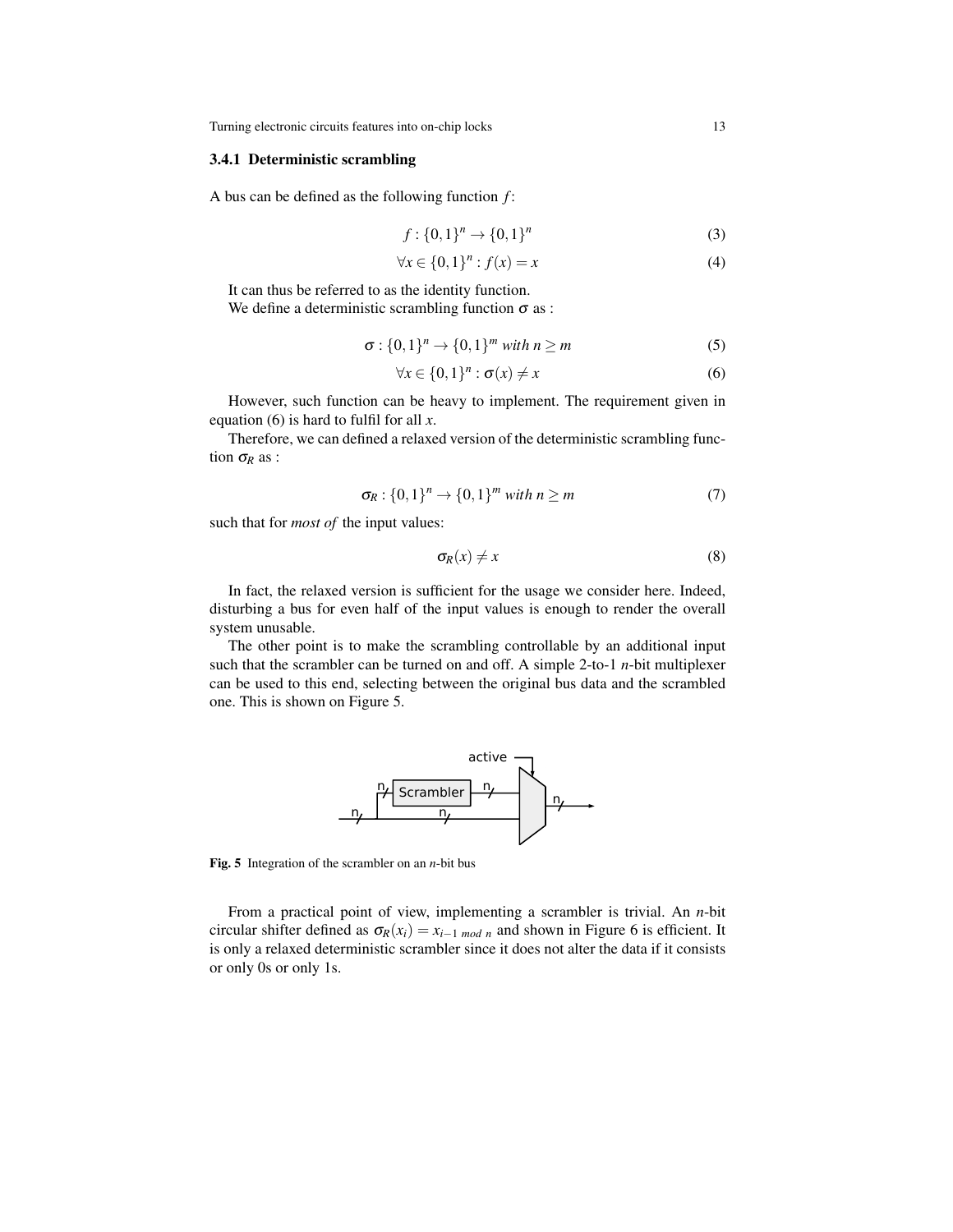![](_page_13_Figure_1.jpeg)

Fig. 6 8-bit circular shifter

However, there are even more trivial structures which can be used to scramble the bus. We do not give more details here as the chosen method is strongly dependent on the bus purpose.

Implementation details can require to add extra specifications to the scheme shown in Figure 5. As shown on Figure 1 of this chapter, a scrambler can be added to the address bus of the shared memory. This is a suitable choice, since reading from a wrong memory address disturbs the system heavily. However, writing to an unauthorised memory address could potentially alter the ability of the system to recover once the scrambler will be deactivated. For instance, the program memory could be irremediably altered. Therefore, in this case, the bus should be scrambled only during read operations, not write.

#### 3.4.2 Pseudo-random masking

Another way to corrupt a bus is to act on the actual data which is transmitted through it. To this end, pseudo-random masking can be used.

In order to get pseudo-randomness, we use a linear feedback shift register, or LFSR. Then, the shift register state bits are XOR-ed bitwise with the bus lines. For an *n*-bit bus, an *n*-bit shift register is used. If the feedback polynomial is carefully chosen, i.e. is primitive, a  $2^n - 1$  clock-cycles period can be obtained. This is shown in Figure 7.

![](_page_13_Figure_8.jpeg)

Fig. 7 Pseudo-random masking of a bus using an LFSR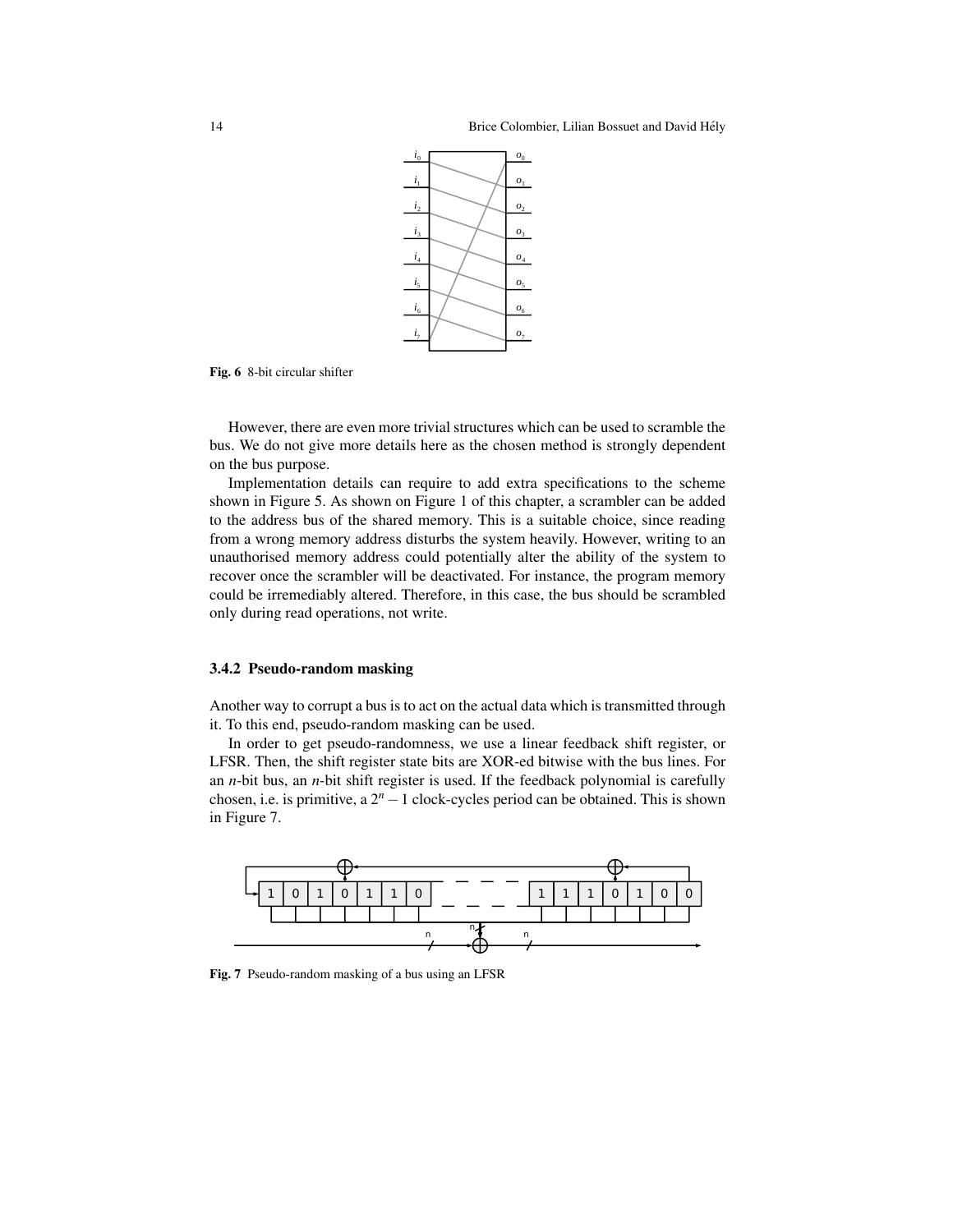Similarly, the note made in the previous section about implementation-specific issues also applies to the pseudo-random masking scheme.

In order to reduce the power overhead induced by the LFSR, it can be clocked at a lower frequency then the nominal one of the design. Indeed, power consumption is proportional to the operating frequency.

## *3.5 Finite state machine*

The first way to modify the FSM is to add extra states before the original reset state. This is described in Section 3.5.1. The second option is to duplicate intermediate states to stop normal operation if the correct key is not provided. This is detailed in Section 3.5.2.

#### 3.5.1 Pre-reset states

The first possibility to modify the FSM is to add extra states before the original reset state [4, 13, 14]. This way, when the system is powered up or reset, it starts again in these extra states. In order to reach normal operation, the design must transition from one extra state to the other until it reaches the original reset state. If the state transitions of the extra states are only known to the original designer, then an attacker will not be able to reach the original reset state. The only possibility would be to explore all the extra states until the original reset state is reached.

The extra states can come at no cost if the original state machine is encoded in a way that so-called *don't care* states exist. If the FSM's states follow binary encoding, then an M-state FSM must use at least  $\lceil log_2(M) \rceil$  D flip-flops to store the current state's value. If the number of flip-flops used is *n*, then there are  $2^n - M$ states which are not used. These are *don't care* states. They can be used to encode the extra states.

A graphical representation of the modified FSM is shown in Figure 8.

In this example, the original FSM includes five states.  $[log_2(5)] = 3$ , so three flip-flops are needed for state encoding. However, three flip-flops can encode  $2^3 = 8$ states. Therefore, the three *don't care* states can be used as pre-reset states.

The new reset state is  $S'0$ . In order to transition to the original reset state *S*0, the correct values for  $K_0$ ,  $K_1$  and  $K_2$  should be sent. If one key bit is wrong, then  $S'0$  is reached again.

The advantage of such technique is to have low overhead since it makes use of *don't care* states. It has several drawbacks though. First of all, from a security point of view, this locking scheme exhibits a key even though it is not secure on its own. This can be misleading and get the designer to consider the scheme secure. However, security should rely on a cryptographic primitive. Second of all, transitions from one state to the other could be detected by the transient power consumption of switching flip-flops which encode the current state. Thus, finding the right key becomes trivial.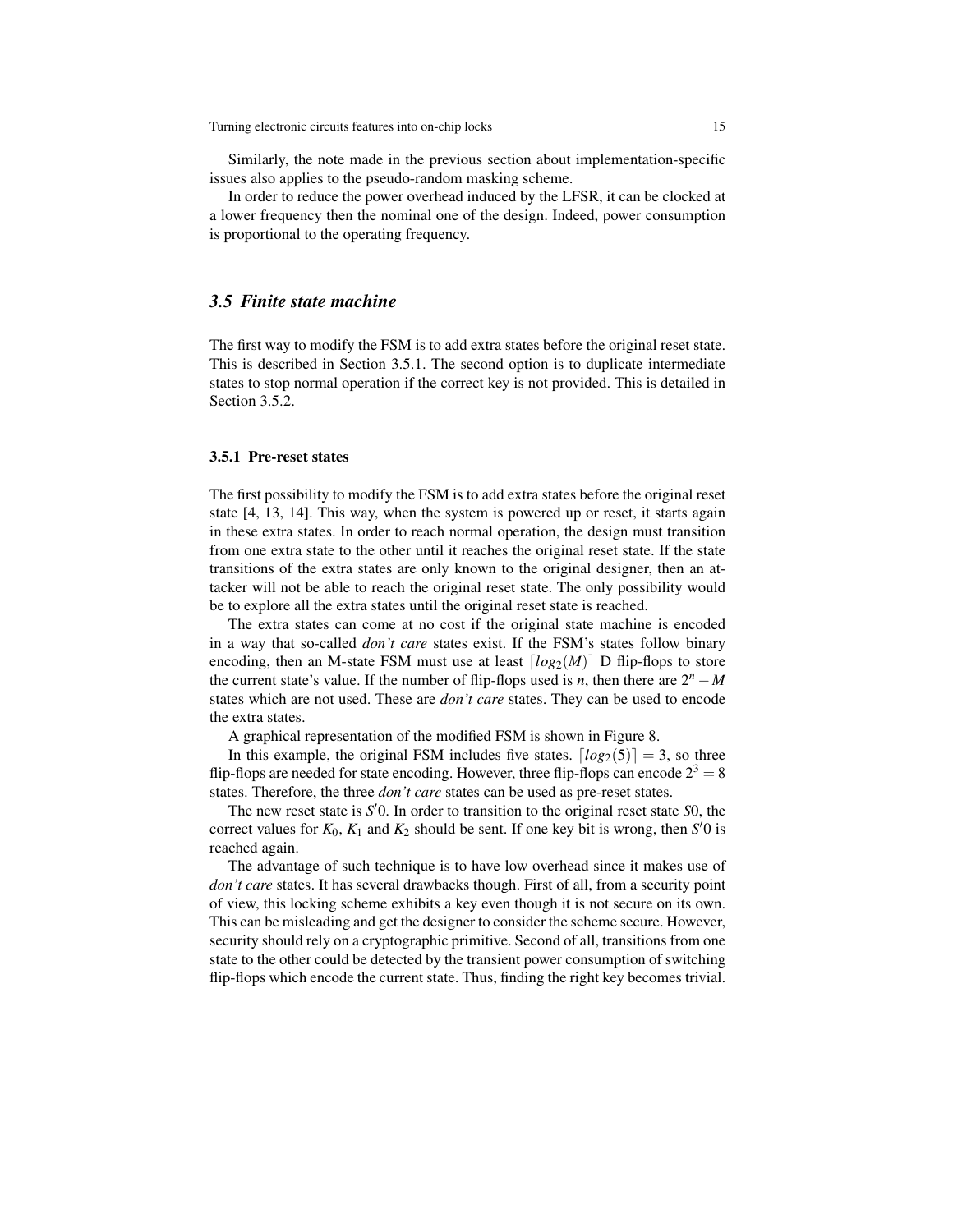![](_page_15_Figure_1.jpeg)

Fig. 8 Pre-reset states with key  $(K_0K_1K_2) = 110$ 

One option explored to make the scheme more secure is to initialise the state flipflops to a random value, given by the response of a PUF to a specific challenge [4]. Since only the designer knows the PUF's challenges/responses pairs, only he can find out the start-up state associated with a challenge. Therefore, in order to reach the original FSM, he must provide the system integrator with the right sequence of inputs to provide to the FSM. However, this only makes each FSM instance behave differently. It does not account for the two drawbacks previously described. Furthermore, it does not consider the variability of PUF's responses. If the PUF's response differs, the start-up state expected by the designer is different than the actual one of the powered-up device. Thus the designer can not provide the appropriate sequence of inputs to unlock the circuit.

Another option to modify the FSM is to duplicate specific states. This is described in the following section.

#### 3.5.2 Duplicated states

Similarly, it is possible to use *don't care* states to duplicate some intermediate states. This is described in [15], and shown in Figure 9. In this example, state *S*2 is duplicated.

The transitions from *S*1 to one of the duplicated states *S*21, *S*22, *S*23 and *S*24 is controlled by the output of a PUF, called random unique block in [15]. After that, in order to transition to the next state, here *S*3, a specific key must be applied to the FSM's inputs. This key is associated with the PUF's response, and known only by the designer. If the wrong key is applied, the FSM does not transition to the next state and remains locked.

The advantages and drawbacks of this method are the same as the ones describes in Section 3.5.1.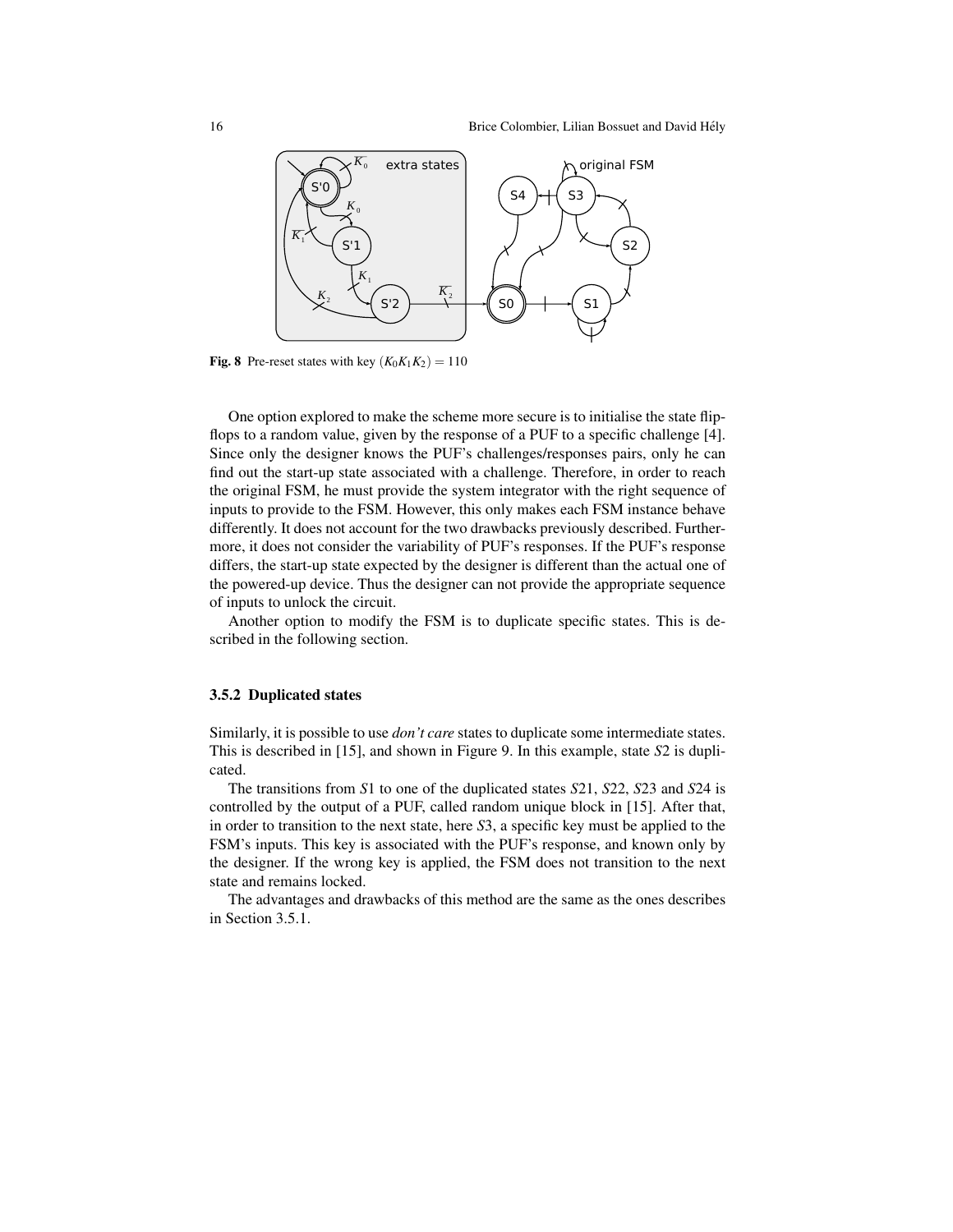![](_page_16_Figure_1.jpeg)

Fig. 9 Duplicated states S21, S22, S23 and S24

## 4 Implementation on FPGA and results

We implemented the on-chip locks proposed in Section 3 on FPGA. We first give the cost for all solutions in terms of hardware resources. We then them implement on reference designs to estimate the implementation overhead. All the results are given with optimisation for lowest area. We used Quartus II 13.1 and ISE 13.4 for synthesis.

### *4.1 Hardware resources*

The experimental results obtained are given in Table 2. The implementation was carried out on two FPGA families: Altera Cyclone III and Xilinx Spartan 3. They are provided as the number of 4-input look-up tables (LUTs) and D flip-flops used for the implementation.

First, we can see that logic resources usage is very low for all the locks, except for the PLL reconfiguration. Indeed, in this case, the heaviest module is the one responsible for achieving the reconfiguration. It is provided by the FPGA manufacturer and can hardly be modified or optimised.

Conversely, all the other locks require very few logic resources. The most lightweight one consists in acting on the *enable* input of the input/output flip-flops. For buses, we give the required resources in terms of the bus-width. They are always proportional to the bus width. When extra states are added to the FSM, either as prereset or duplicated states, the resources overhead grows logarithmically with respect to their number. We didn't take into account here the possibility to reuse *don't care* states. This would reduce the required resources even further.

Modifying the program counter is a specific process for each processor. This is detailed in Section 4.2.2 for the Plasma CPU.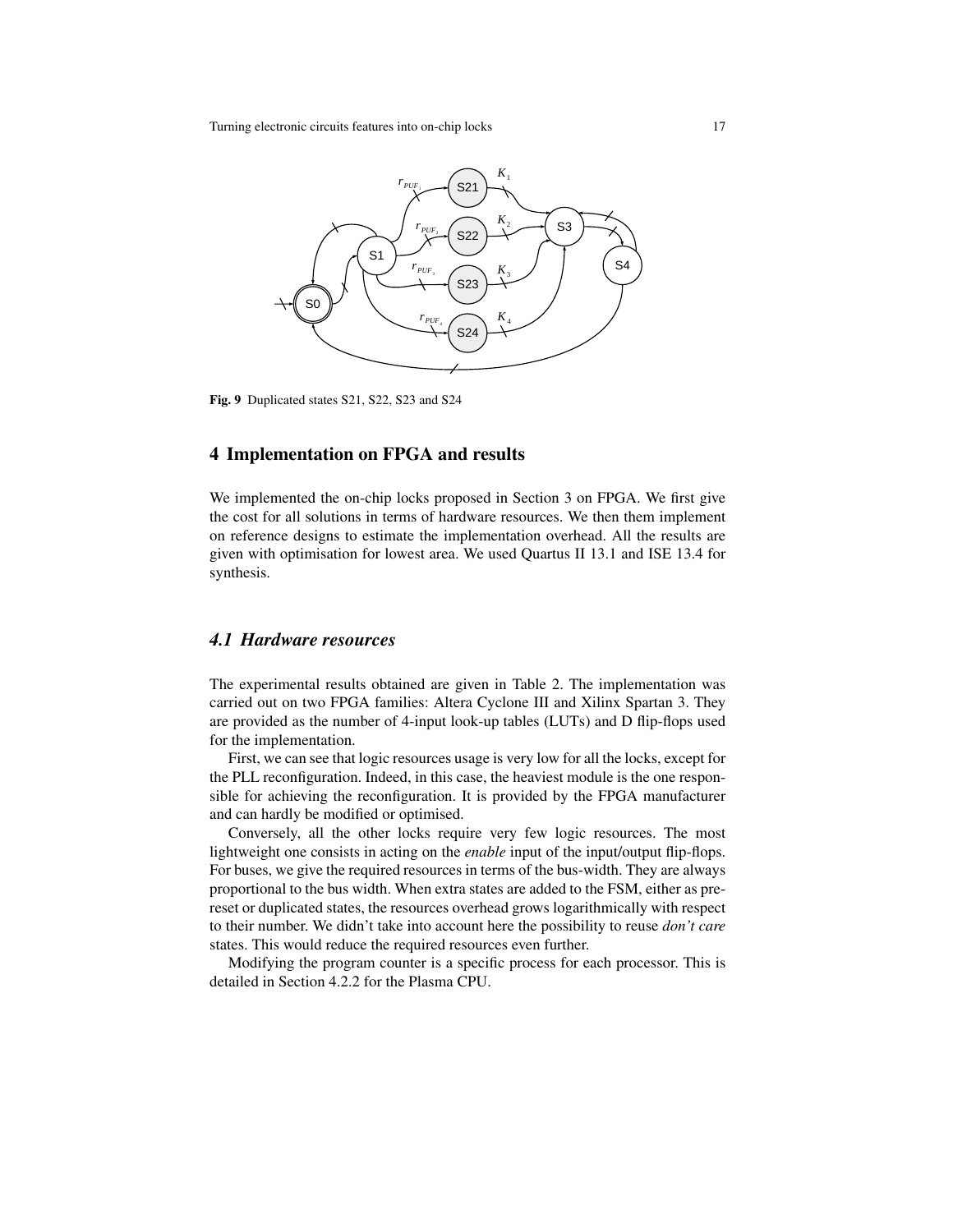| Modified feature | On-chip lock                                                                            | #4-input LUTs #D flip-flops |                  |
|------------------|-----------------------------------------------------------------------------------------|-----------------------------|------------------|
| Clock circuitry  | Reconfigurable PLL <sup>a</sup> (+ control FSM) $247(+55)$<br>Clock-gating module       |                             | $118(+18)$<br>რ  |
| Inputs/outputs   | Inputs/outputs DFF enable                                                               |                             |                  |
|                  | Interconnection bus Deterministic scrambling <sup>b</sup><br>Pseudo-random masking $^b$ | 8n/5<br>n                   | n                |
| <b>FSM</b>       | Pre-reset states <sup><math>c</math></sup><br>Duplicated states $c$                     | log(n)<br>log(n)            | log(n)<br>log(n) |

Table 2 Implementation results of on-chip locks alone on Altera Cyclone III and Xilinx Spartan 3

*<sup>a</sup>*only on Cyclone III, not available on Spartan 3

*<sup>b</sup>*of an *n*-bit bus

*c* for *n* extra states

## *4.2 Reference designs*

We then propose to implement the locks on two reference designs: an Ethernet controller and a soft-core processor. Both designs are available on the Opencores website [12]. For comparison, we give the resources required to implement the original designs in Table 3.

Table 3 Required resources to implement the original designs

| Unmodified<br>design | $#4$ -input LUTs $#D$ flip-flops | Altera Cyclone III | Xilinx Spartan 3<br>$#4$ -input LUTs $#D$ flip-flops |     |
|----------------------|----------------------------------|--------------------|------------------------------------------------------|-----|
| Ethernet controller  | 275                              | 108                | 357                                                  | 99  |
| Plasma CPU           | 2395                             | 452                | 2901                                                 | 394 |

#### 4.2.1 Ethernet controller

The first reference design is an Ethernet controller. It is a fairly small design, mainly consisting in an FSM.

We first modified the clock circuitry. On the one hand, the clock gating module requires 3% more combinational fabric and 6% more D flip-flops. The resources overhead is then rather low. On the other hand, implementing a reconfigurable PLL doubles the required resources, and is clearly not practical.

As expected, acting on the D flip-flop *enable* input requires no extra-resources.

When acting on the bus, scrambling is cheaper than masking. We implemented them both on a 32-bit bus. Scrambling requires extra combinational logic, around 9% more. On the other hand, pseudo-random masking needs D flip-flops to imple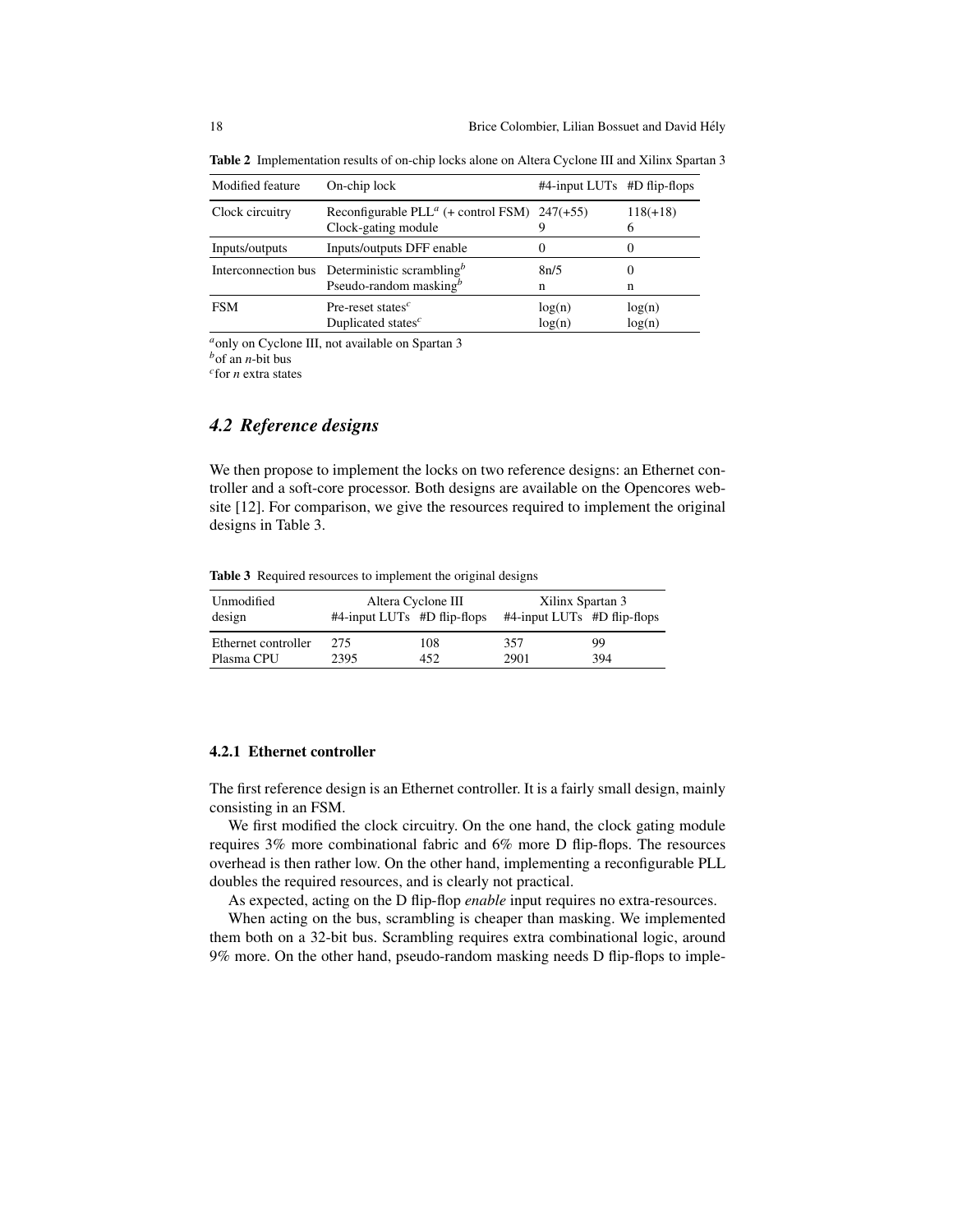ment the LFSR. Therefore, the associated overhead is quite high, around 30% more D flip-flops.

Finally, we also modified the FSM in both ways. First, we added 32 pre-reset states. Even if it only requires one extra flip-flop, the combinational logic handling the transitions between the extra states is heavy, and requires almost 25% more resources. Then, we duplicated one of the state 32 times. Similarly, only one extra flip-flop was added to the design but the requirement for combinational logic exceeds 70% here, which is excessive.

All the results of the implementation on the Ethernet controller are shown in Table 4.

| Modified<br>design                           | $#4$ -input LUTs $#D$ flip-flops | Altera Cyclone III | Xilinx Spartan 3<br>$#4$ -input LUTs $#D$ flip-flops |              |
|----------------------------------------------|----------------------------------|--------------------|------------------------------------------------------|--------------|
| Clock-gating module                          | $284 (+3%)$                      | $114 (+6%)$        | $367 (+3%)$                                          | $105 (+6\%)$ |
| PLL reconfiguration                          | $522 (+90\%)$                    | $226 (+109%)$      | Not available                                        |              |
| Inputs/outputs DFF enable                    | $275 (+0\%)$                     | $108 (+0\%)$       | $357 (+0\%)$                                         | $99 (+0\%)$  |
| Deterministic scrambling <sup><i>a</i></sup> | $297 (+8\%)$                     | $108 (+0\%)$       | 388 $(+9%)$                                          | $99 (+0\%)$  |
| Pseudo-random masking <sup>a</sup>           | 313 $(+14%)$                     | $140 (+30\%)$      | 391 $(+9%)$                                          | $131 (+32%)$ |
| 32 pre-reset states                          | $343 (+25%)$                     | $109 (+1\%)$       | 425 $(+19\%)$                                        | $100 (+1\%)$ |
| Duplicated state (x32)                       | 493 (+80%)                       | $109 (+1\%)$       | $612 (+71%)$                                         | $100 (+1\%)$ |

Table 4 Implementation of on-chip locks on the Ethernet controller

*a* for a 32-bit bus

For a design of this size, we can then estimate that only input/output locking is suitable. Adding a clock-gating module can be also considered, since the overhead is still rather low. All the other modifications lead to an important overhead.

#### 4.2.2 Plasma CPU

A larger design is now presented, the soft-core processor Plasma CPU.

Here, the clock gating module is even cheaper in terms of resources. However, PLL reconfiguration remains expensive, with 13% more combinational resources and 30% more D flip-flops.

Like before, using integrated input/output D flip-flops adds no logic resources.

Modifying the bus becomes affordable with this kind of large designs. Scrambling it in a deterministic way induces almost no overhead. Pseudo-random masking leads to low overhead, below 8% Therefore, it can be implemented as a powerful way to disturb the bus data.

Since the Plasma CPU does not comprise an FSM, pre-reset and duplicated states could not be implemented on this design.

Finally, being able to control the program counter value is also quite expensive, and requires 10% extra resources. However, this was implemented on an already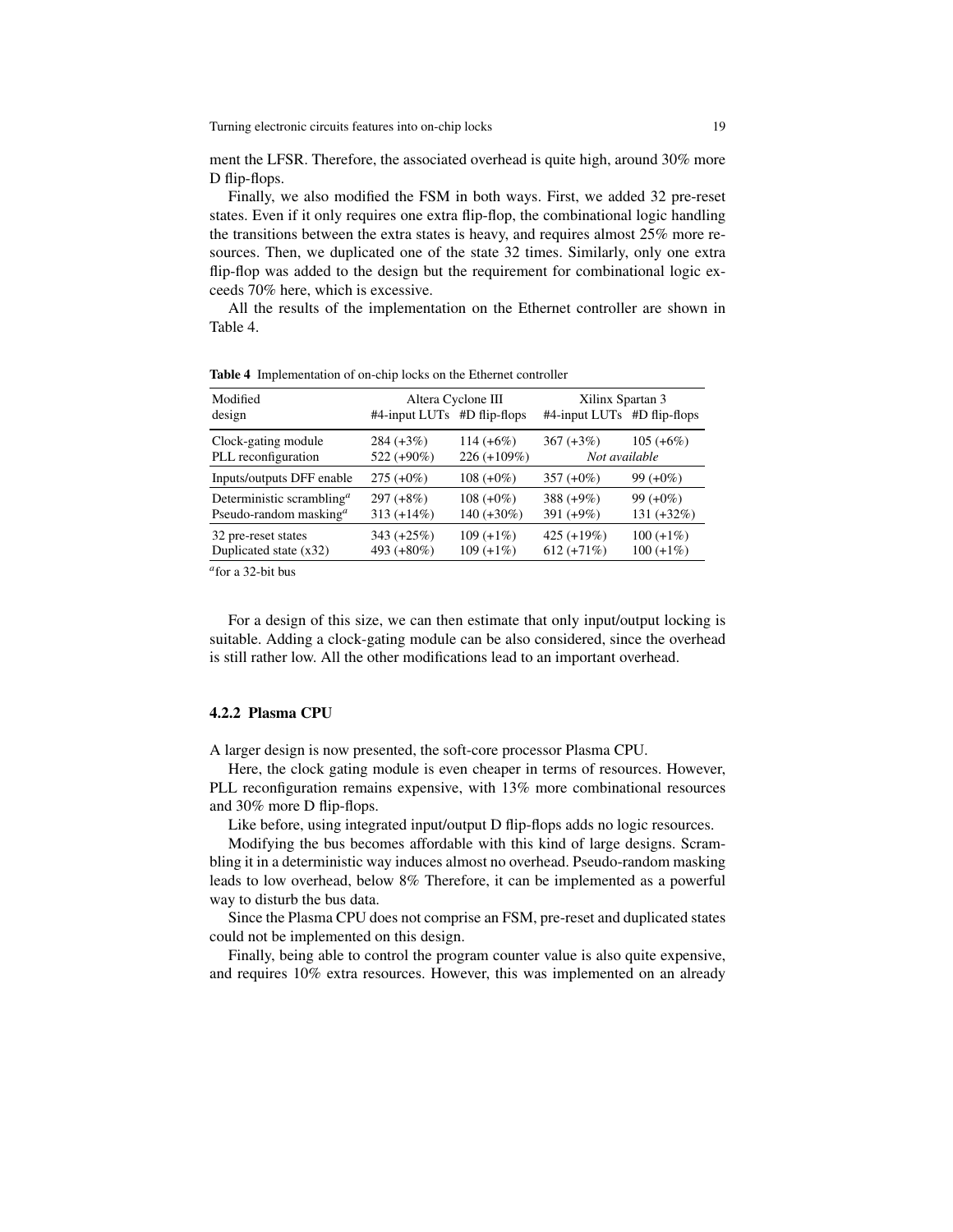existing design. We assume it could be implemented in a more lightweight way if this feature was taken into account during the design phase.

All the implementation results are provided in Table 5.

| Modified<br>design                                                                 | Altera Cyclone III<br>$#4$ -input LUTs $#D$ flip-flops |                             | Xilinx Spartan 3<br>$#4$ -input LUTs $#D$ flip-flops |                             |
|------------------------------------------------------------------------------------|--------------------------------------------------------|-----------------------------|------------------------------------------------------|-----------------------------|
| Clock-gating module<br>PLL reconfiguration                                         | 2399 (+0.17%)<br>$2697 (+13%)$                         | 458 $(+1\%)$<br>588 (+30%)  | $2932 (+1\%)$<br>Not available                       | $400 (+2\%)$                |
| Inputs/outputs DFF enable                                                          | $2395 (+0\%)$                                          | 452 $(+0\%)$                | $2901 (+0\%)$                                        | 394 $(+0\%)$                |
| Deterministic scrambling <sup><i>a</i></sup><br>Pseudo-random masking <sup>a</sup> | $2430 (+1\%)$<br>$2446 (+2%)$                          | 452 $(+0\%)$<br>484 $(+7%)$ | $2894 (+0\%)$<br>$2927 (+1\%)$                       | 394 $(+0\%)$<br>$426 (+8%)$ |
| Program counter halt                                                               |                                                        | Not implemented             | $3186 (+10\%)$                                       | 428 $(+9%)$                 |

Table 5 Implementation of on-chip locks on the Plasma CPU

*a* for a 32-bit bus

On larger designs, implementing more complex locks is possible. The associated overhead is limited, and even multiple locks could be integrated.

## 5 Discussion: partial locking

For some of the features presented previously, it is possible to achieve partial locking. Partial locking can refer to the following features:

- Lower performance: lower operating frequency...
- Less features: reduced instruction set...
- Limlited period of use: trial period.

However, the system is still perfectly functional.

Such partial locking feature is very interesting from the point of view of the designer. In fact, it allows the designer to provide the design in evaluation mode. This way, the design can be thoroughly tested by the future user before buying it. With the increasing number of designs provided as IP cores, this allows to support a business model similar to the one used in for software distribution. The product is first provided as an evaluation version, and can then be fully unlocked to perform optimally. This offers interesting flexibility to the licensing model.

What is important to partially lock a design is to choose a locking scheme that provides some granularity. Among the modifications we have shown in the previous sections, acting on the clock circuitry is the only one able to achieve this. Indeed, as said before, the clock frequency is directly related to the performance of the design. Therefore, acting on the clock frequency using a clock gating module or by dynamically reconfiguring the PLL is a way to tune system performance.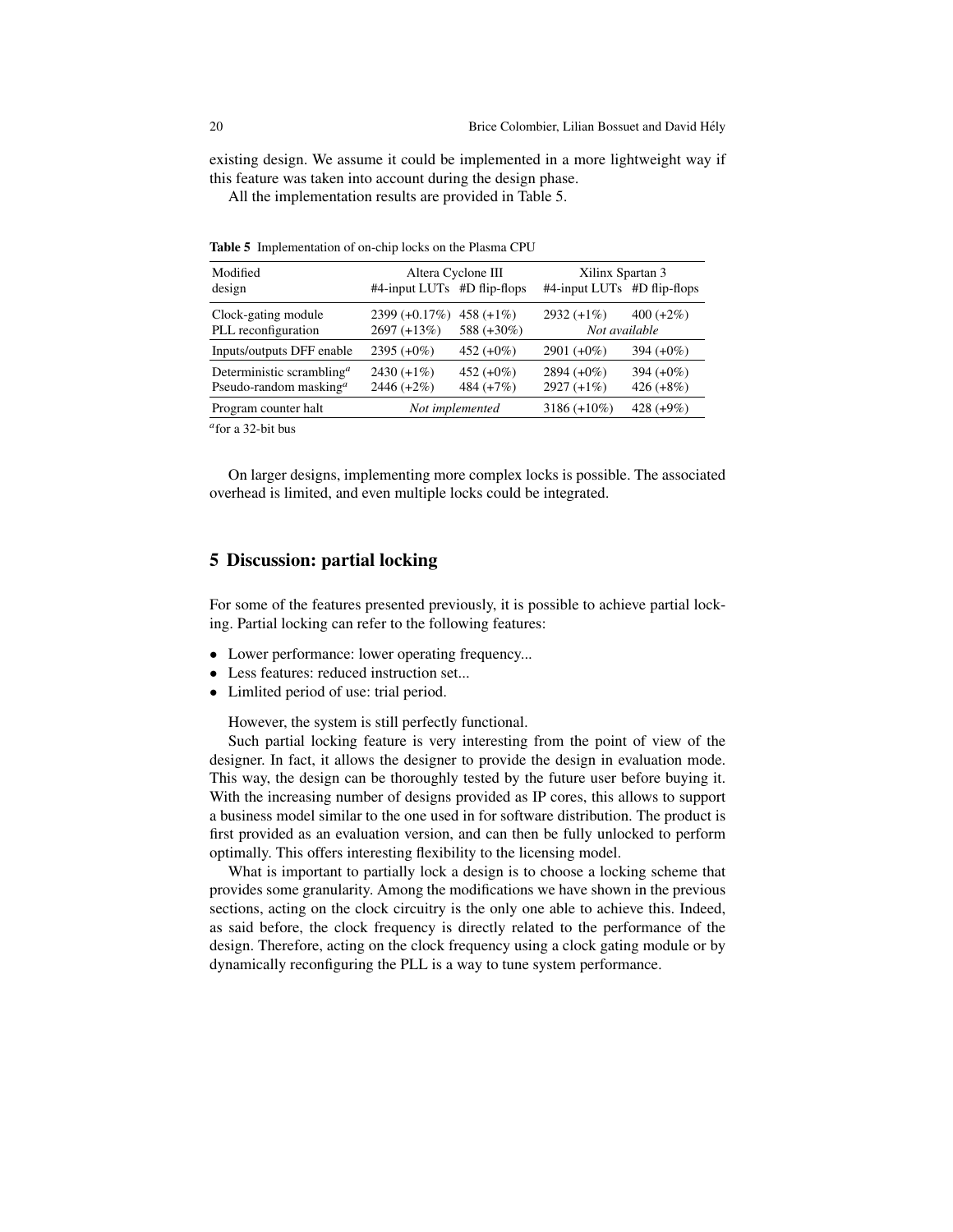In order to implement this kind of functionality, a controller should also be implemented to handle the different states in which the system can operate: locked, evaluation or unlocked. Different commands and the associated unique keys are controlling the transitions from one state to another. It leads to additional resources overhead, which must be taken into account.

## 6 Conclusion

This chapter shows how some features, already existing in most electronic designs, can be turned into powerful on-chip locks. Since they are already present, using them leads to low resources overhead. We provide different techniques about how to effectively implement these locks. We also give details on partial locking. This can help to achieve a more flexible licensing model for IP cores, allowing to provide devices in evaluation mode.

The most suited way to modify a design to make it lockable seems to be the modification of the clock circuitry. It is lightweight and can effectively tune the performance of the design.

#### References

- 1. Frontier-Economics, "Estimating the global economic and social impacts of counterfeiting and piracy," Business Action to Stop Counterfeiting and Piracy (BASCAP), Tech. Rep., 2011.
- 2. C. Gorman, "Counterfeit chips on the rise," *IEEE Spectrum*, vol. 49, no. 6, pp. 16–17, 2012.
- 3. U. Guin, K. Huang, D. DiMase, J. M. Carulli, M. Tehranipoor, and Y. Makris, "Counterfeit integrated circuits: A rising threat in the global semiconductor supply chain," *Proceedings of the IEEE*, vol. 102, no. 8, pp. 1207–1228, 2014.
- 4. Y. Alkabani and F. Koushanfar, "Active hardware metering for intellectual property protection and security," in *USENIX Security*, Boston MA, USA, August 2007, pp. 291–306.
- 5. R. Karri, J. Rajendran, K. Rosenfeld, and M. Tehranipoor, "Trustworthy hardware: Identifying and classifying hardware trojans," *Computer*, vol. 43, no. 10, pp. 39–46, 2010.
- 6. L. Bossuet and D. Hély, "SALWARE: Salutary hardware to design trusted IC," in *Workshop on Trustworthy Manufacturing and Utilization of Secure Devices, TRUDEVICE*, 2013.
- 7. B. Colombier and L. Bossuet, "Functional locking modules for design protection of intellectual property cores," in *IEEE International Symposium on Field-Programmable Custom Computing Machines*, Vancouver, Canada, May 2015, p. 233.
- 8. Altera. (2015, December) Implementing fractional pll reconfiguration with altera pll and altera pll reconfig ip cores.
- 9. A. Basak, Y. Zheng, and S. Bhunia, "Active defense against counterfeiting attacks through robust antifuse-based on-chip locks," in *IEEE 32nd VLSI Test Symposium*, Napa CA, USA, April 2014, pp. 1–6.
- 10. Altera. Nios. [Online]. Available: https://www.altera.com/products/processors/overview.html
- 11. Xilinx. Microblaze. [Online]. Available: http://www.xilinx.com/products/intellectualproperty/microblazecore.html
- 12. Opencores. [Online]. Available: opencores.org